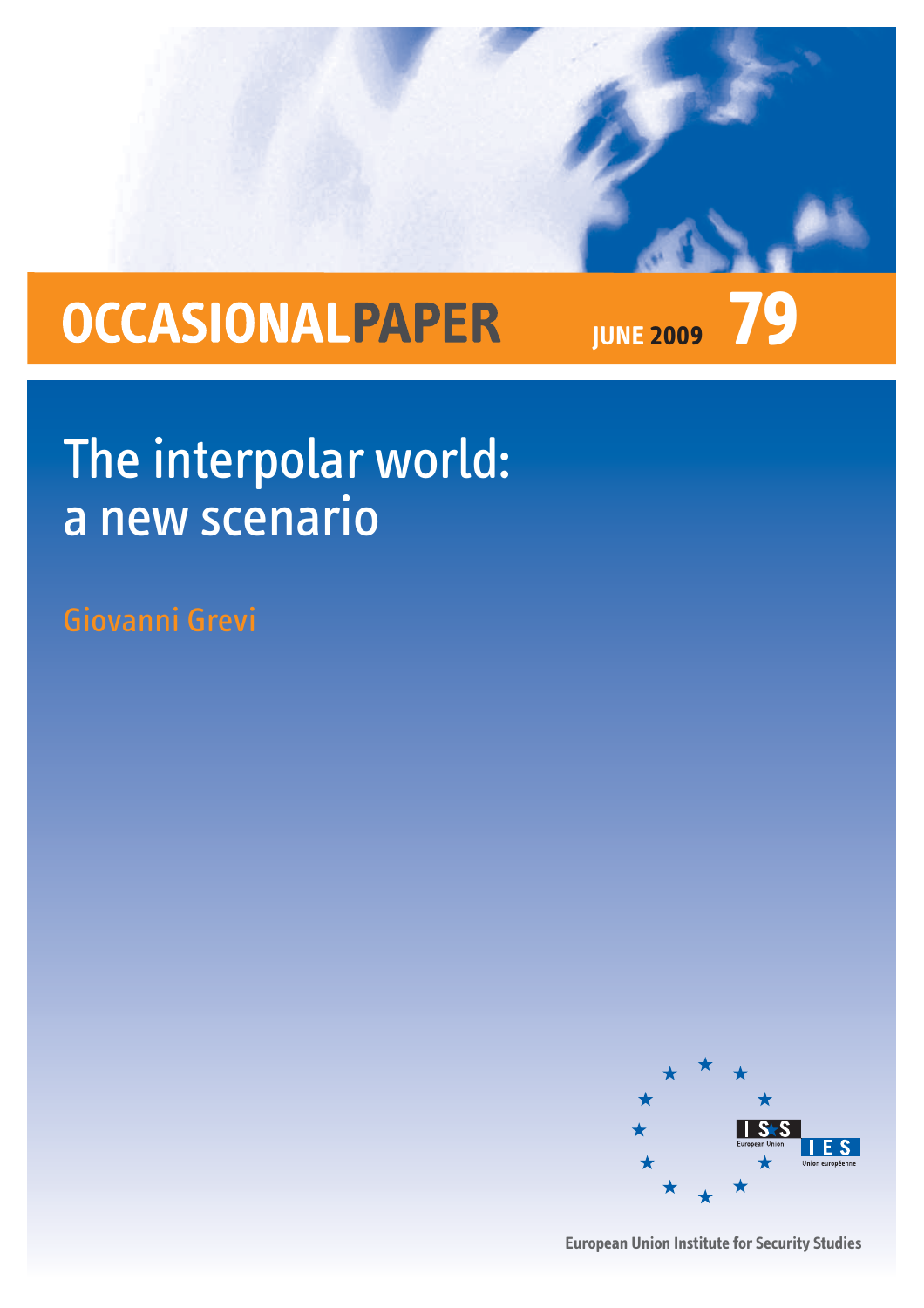#### The Institute for Security Studies (EUISS)

was created in January 2002 as a Paris-based autonomous agency of the European Union. Following an EU Council Joint Action of 20 July 2001, modified by the Joint Action of 21 December 2006, it is now an integral part of the new structures that will support the further development of the CFSP/ESDP. The Institute's core mission is to provide analyses and recommendations that can be of use and relevance to the formulation of EU policies. In carrying out that mission, it also acts as an interface between experts and decision-makers at all levels.

#### The Occasional Papers

are essays or reports that the Institute considers should be made available as a contribution to the debate on topical issues relevant to European security. They may be based on work carried out by researchers granted awards by the EUISS, on contributions prepared by external experts, and on collective research projects or other activities organised by (or with the support of) the Institute. They reflect the views of their authors, not those of the Institute.

*Occasional Papers* will be available on request in the language – either English or French – used by authors.

They will also be accessible via the Institute's website: **www.iss.europa.eu**

**Director: Álvaro de Vasconcelos**

© EU Institute for Security Studies 2009. All rights reserved. No part of this publication may be reproduced, stored in a retrieval system or transmitted in any form or by any means, electronic, mechanical, photocopying, recording or otherwise without the prior permission of the EU Institute for Security Studies. ISBN 978-92-9198-144-1

ISSN 1608-5000

QN-AB-09-079-EN-C

Published by the EU Institute for Security Studies and printed in Condé-sur-Noireau (France) by Corlet Imprimeur, graphic design by: Hanno Ranck in cooperation with Metropolis (Lisbon).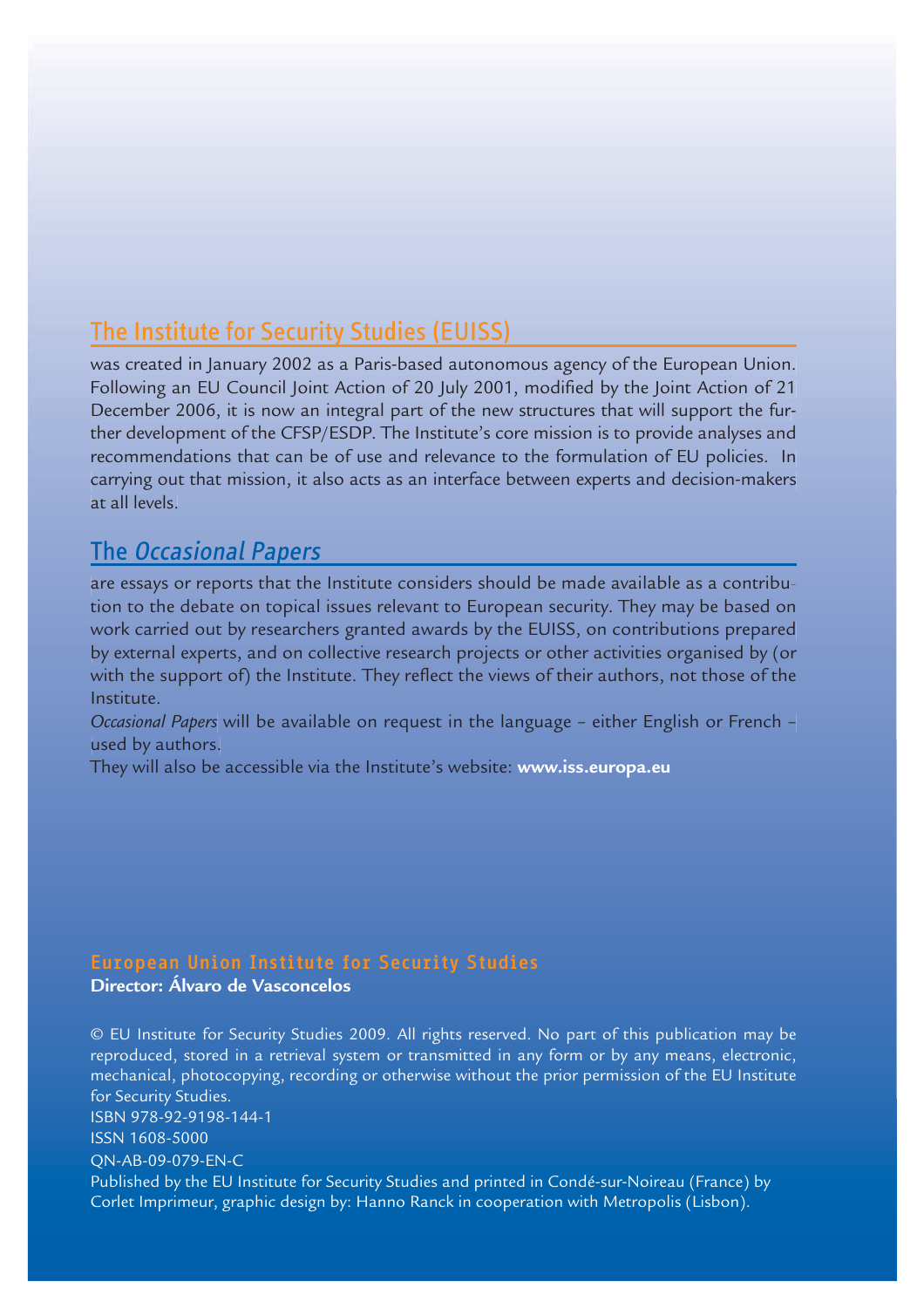# **OCCASIONAL PAPER**



# The interpolar world: a new scenario

Giovanni Grevi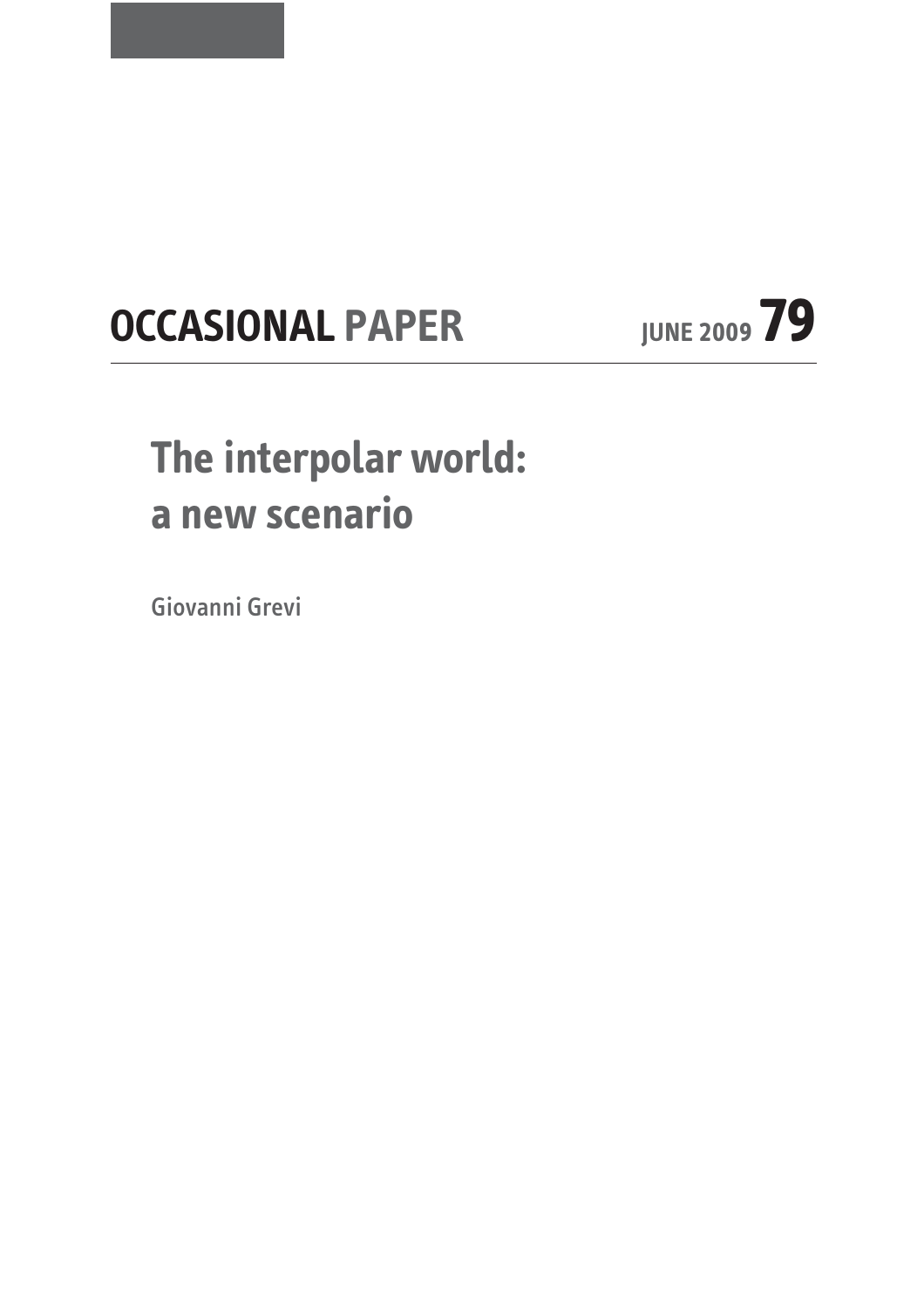#### **The author**

Giovanni Grevi is Senior Research Fellow at the EUISS. At the Institute, he deals with the development of the EU foreign and security policy, institutional questions and civilian crisis management. His recent publications include *The New Global Puzzle. What World for the EU in 2025?* (co-edited with Nicole Gnesotto, 2006); *Chaillot Paper*  no. 106, 'Pioneering foreign policy: the EU Special Representatives' (October 2007) and *Chaillot Paper* no. 109, 'Partnerships for effective multilateralism – EU relations with Brazil, China, India and Russia' (co-edited with Álvaro de Vasconcelos, May 2008).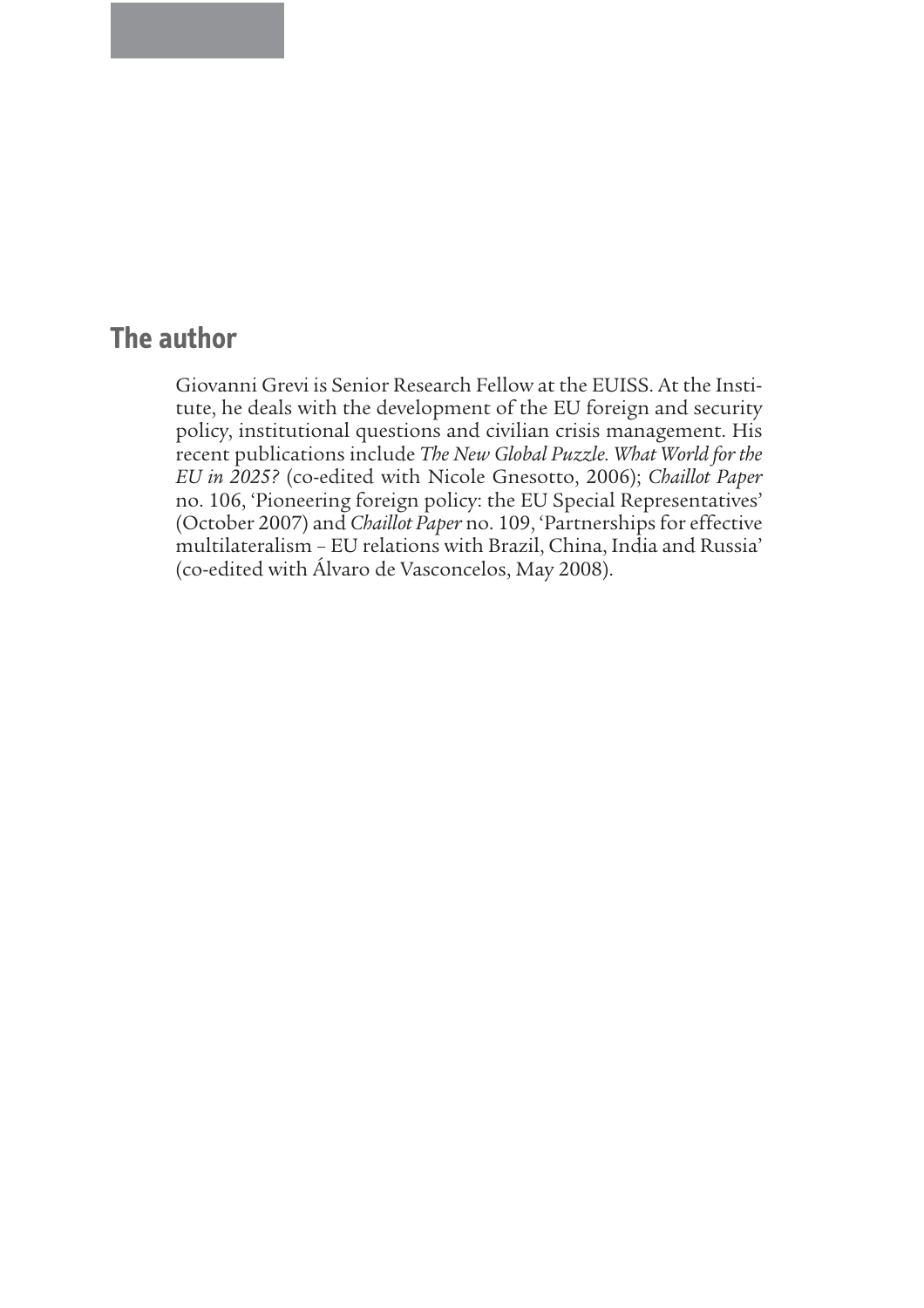# **Contents**

| Summary       |                                                   | 5  |
|---------------|---------------------------------------------------|----|
|               | Introduction                                      |    |
|               | 1. The drivers of change                          | 9  |
|               | 2. The shifting balance of worldviews             | 11 |
|               | 3. Power shifts and the rise of negative power    | 17 |
|               | 4. Twin tracks: multipolarity and interdependence | 23 |
|               | 5. A new scenario: the interpolar world           | 27 |
|               | 6. Multilateralism in an interpolar world         | 31 |
|               | Conclusion                                        |    |
|               | Annex                                             |    |
| Abbreviations |                                                   | 39 |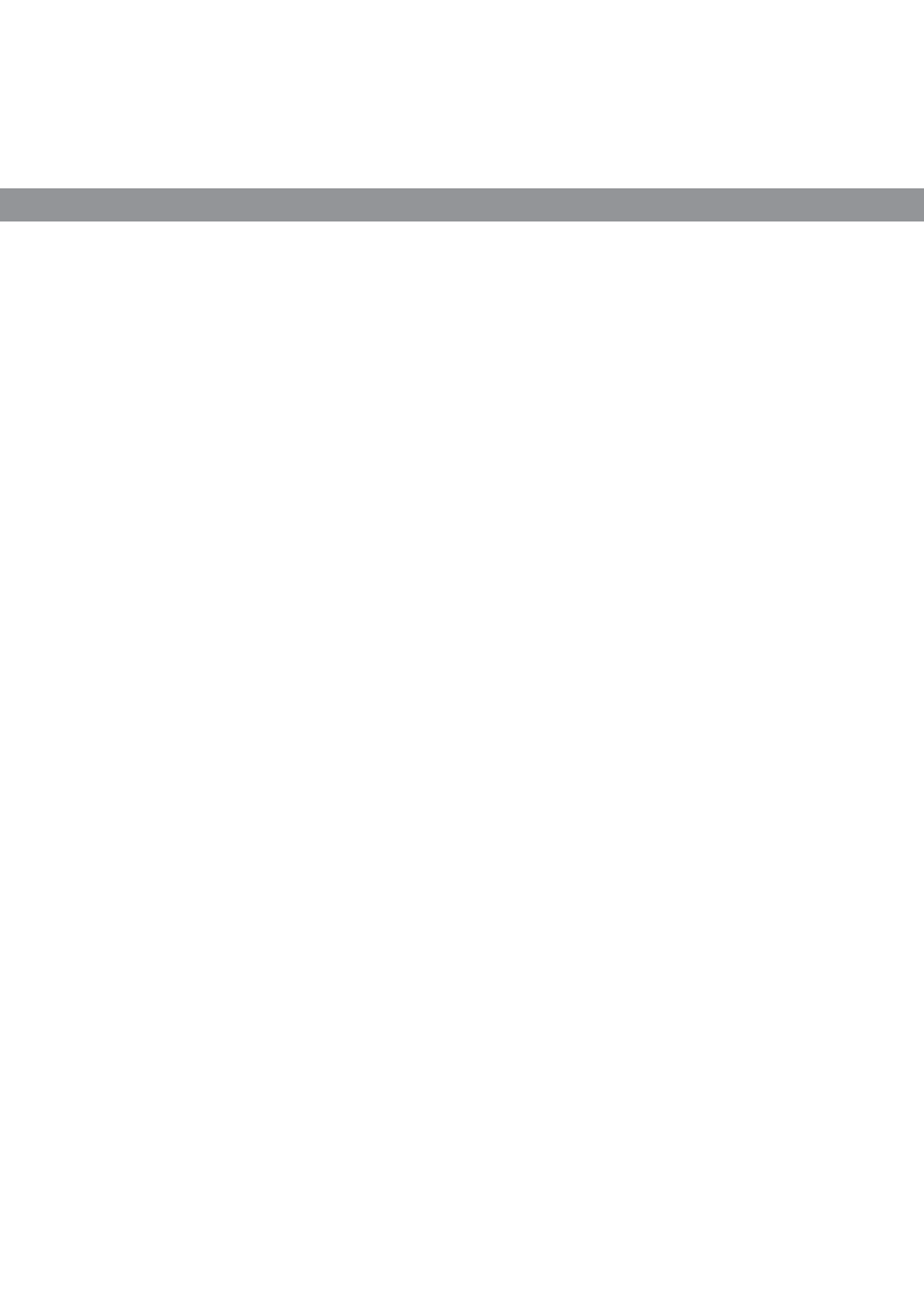### <span id="page-6-0"></span>**Summary**

Everyone agrees the world is changing. The question is in which direction? This *Occasional Paper* offers an original contribution to the debate on the future shape of the international system. Based on a diagnosis of current developments, it argues that many factors point to the emergence of an 'interpolar' world. Interpolarity can be defined as multipolarity in the age of interdependence. The redistribution of power at the global level, leading to a multipolar international system, and deepening interdependence are the two basic dimensions of the transition away from the post-Cold War world. All too often, however, they are treated as separate issues. The real challenge lies in finding a new synthesis between the shifting balance of power and the governance of interdependence.

In the emerging international system, the asymmetric distribution of power assets puts a systemic brake on the unilateral temptations of all powers. Endowment with and access to natural resources and energy becomes central to international affairs, with all major powers expanding their interests, and influence, in every region of the world. The description of a multipolar system captures many dimensions of the emerging international environment. However, emphasis on the relative power of competing actors offers only a partial insight into this new environment. Deepening interdependence is the second basic trend shaping the international system, and provides the new context of power relations. Economic growth, energy security and environmental sustainability are the three interconnected issues at the core of complex interdependence. All major powers are exposed to the unprecedented conjunction of the economic, energy and environmental crises and none of them can successfully confront these challenges on its own.

Both established and emerging powers have a strategic interest in investing in cooperation to place their prosperity and security on firmer grounds. This provides fertile conditions for the emergence of an interpolar world. Interpolarity is interest-based (as it builds on the convergence between the interests of major international actors), problem-driven (as it focuses on the challenges requiring cooperative solutions) and processoriented. An interpolar system and a multilateral order are compatible, provided that the latter is reformed. This entails, among other measures, strengthening summit diplomacy. It is suggested here that summits such as the G20 or the G8+5 cannot replace the work of traditional multilateral organisations but can fulfil important tasks of confidence building, top-level agenda setting and connecting bilateralism, 'minilateralism' and multilateralism. In an interpolar system, where effective cooperation de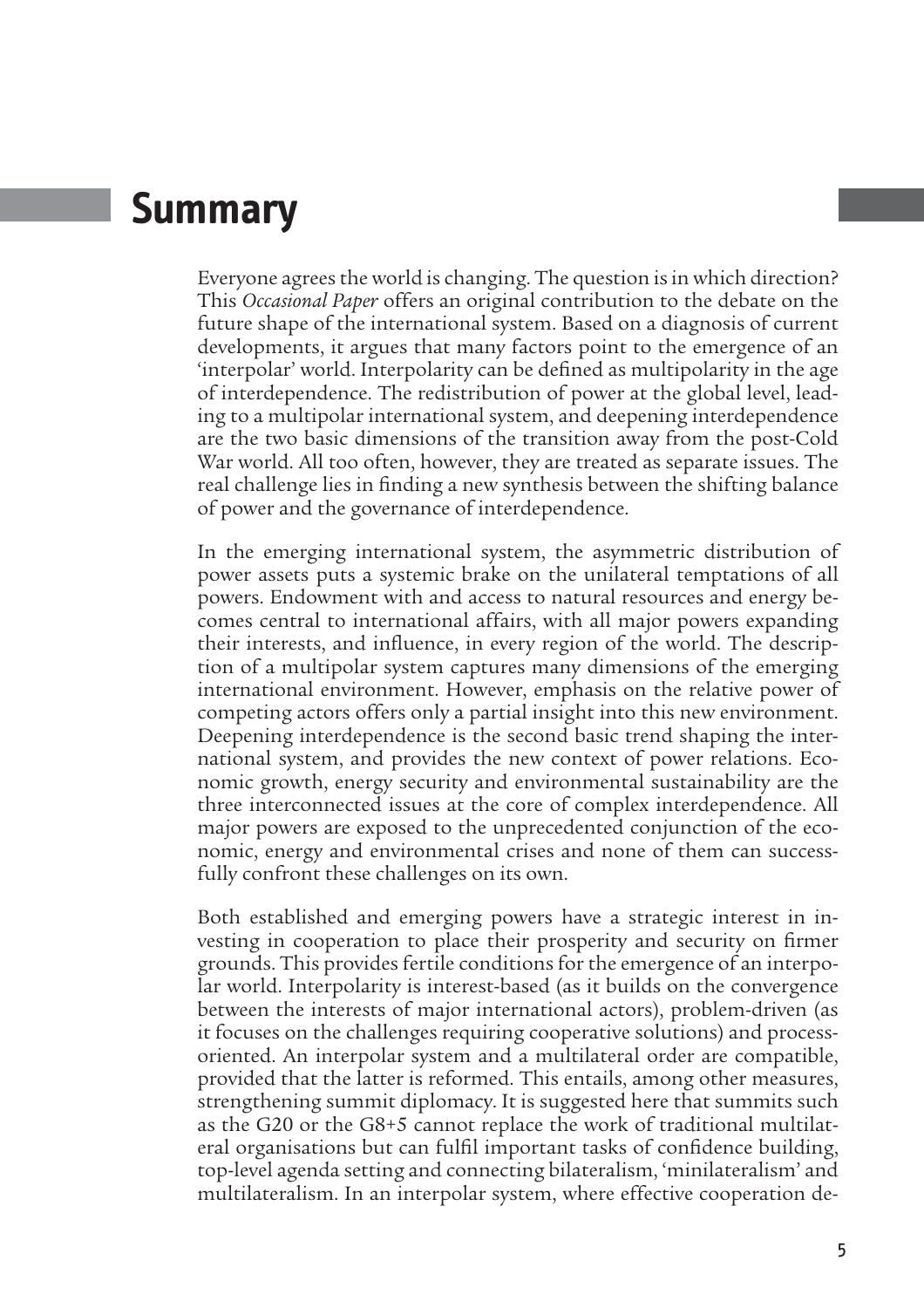pends on the commitment of major powers among others, these are key functions.

This analysis begs the question of whether the EU will rise to the challenge of steering change, bringing about an interpolar world and promoting effective multilateralism. The EU can showcase considerable achievements, for example in fostering the environmental agenda at the global level. However, as interdependence deepens, competition grows and power shifts, its political cohesion is put to serious test. Whether the Union will shape up to become a central pole of power and cooperation will be decisive for its own future and for the shape of the international system to come.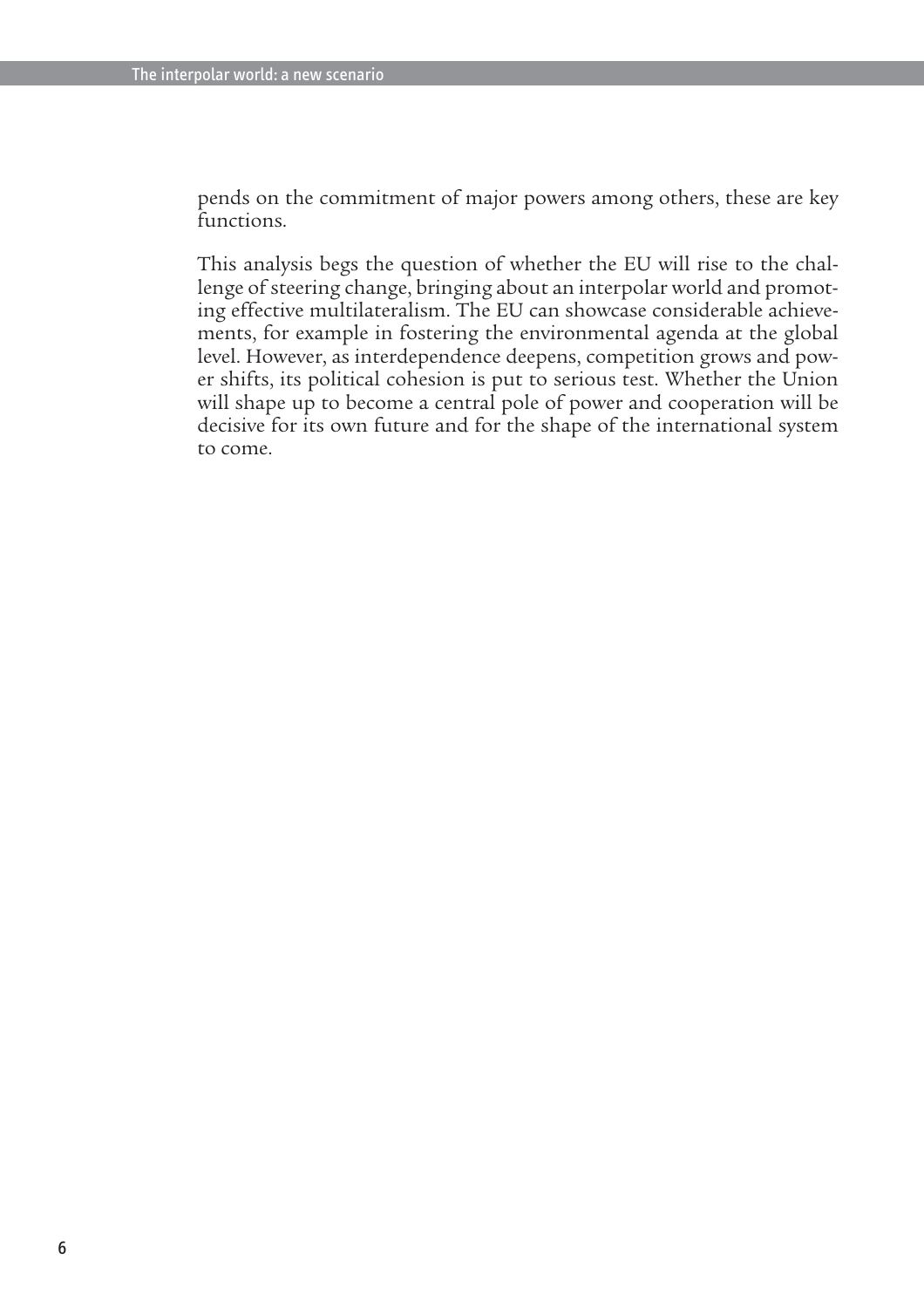### <span id="page-8-0"></span>**Introduction**

The world has entered the great transition from the short-lived post-Cold war international system to a new, unprecedented configuration of international relations. The ongoing transition consists of the progressive shift from Western cultural, political and economic predominance to a more diverse and heterogeneous international system, where emerging and resurgent players not only assert their individual interests but also promote their distinctive worldviews.

Managing the great transition will require a high degree of international cooperation. Creative and inspirational leadership will be in high demand to foster and shape collective action at the global level. The advent of the new Obama administration in the US has surely marked a turning point in the discourse and perception of the only superpower. The first steps of Barack Obama on the global stage have been met with great expectations all over the world. The sense of a momentous shift in American politics offers a crucial window of opportunity to engage all relevant global actors in addressing pressing common challenges.

American leadership, however, has to be restored and exercised in a very different international context from that which existed only ten years ago. The most important actor in the international system may well change its approach and policies. The system itself, however, has changed in many respects. The main features of such transformation require close scrutiny to map the scope for renewed leadership and global cooperation in the midst of the great transition. The opportunity is at hand to strengthen the bases of an *interpolar* international system, where major global and regional powers cooperate to manage deepening interdependence, and build a viable and effective multilateral order.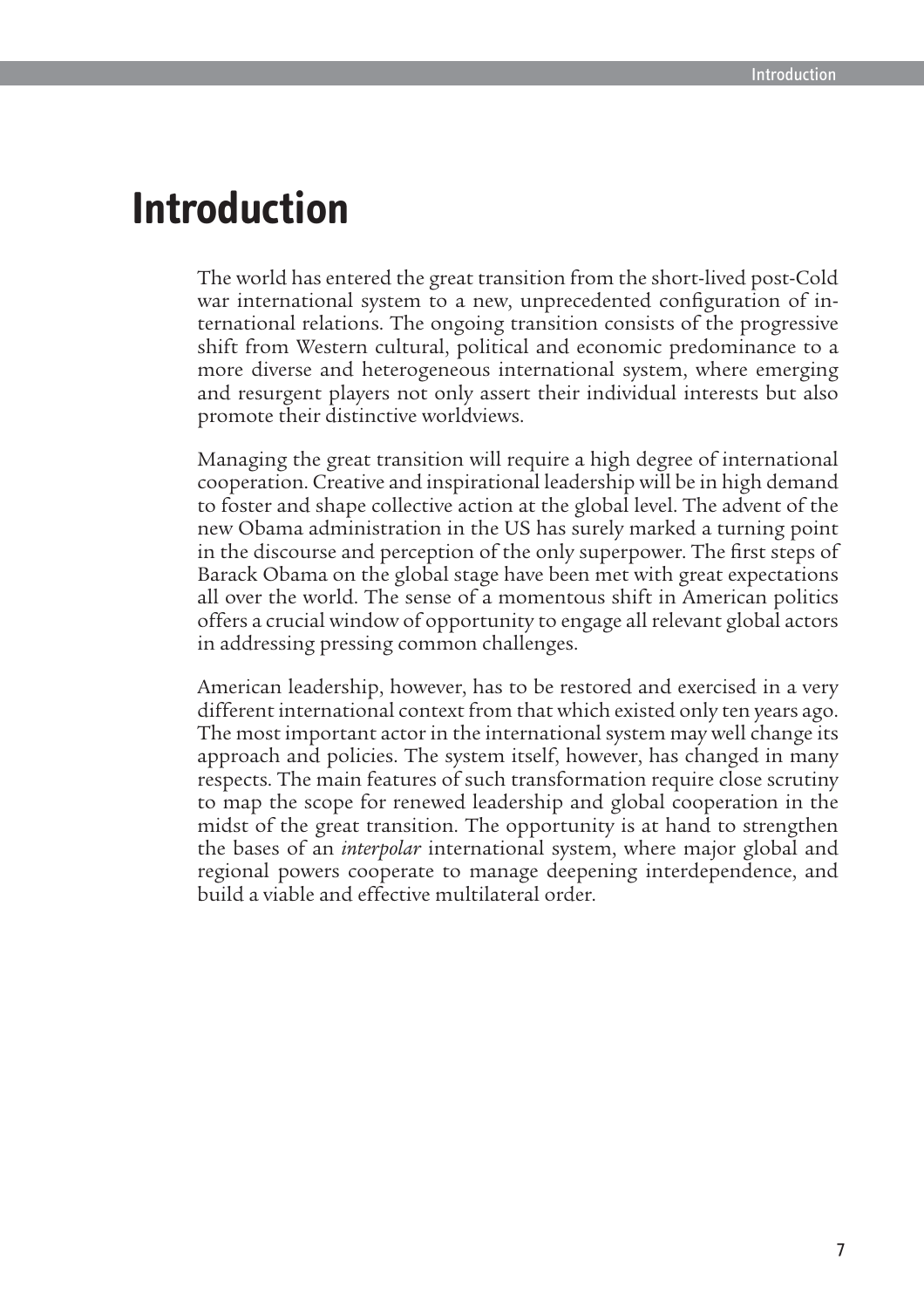#### $\boldsymbol{8}$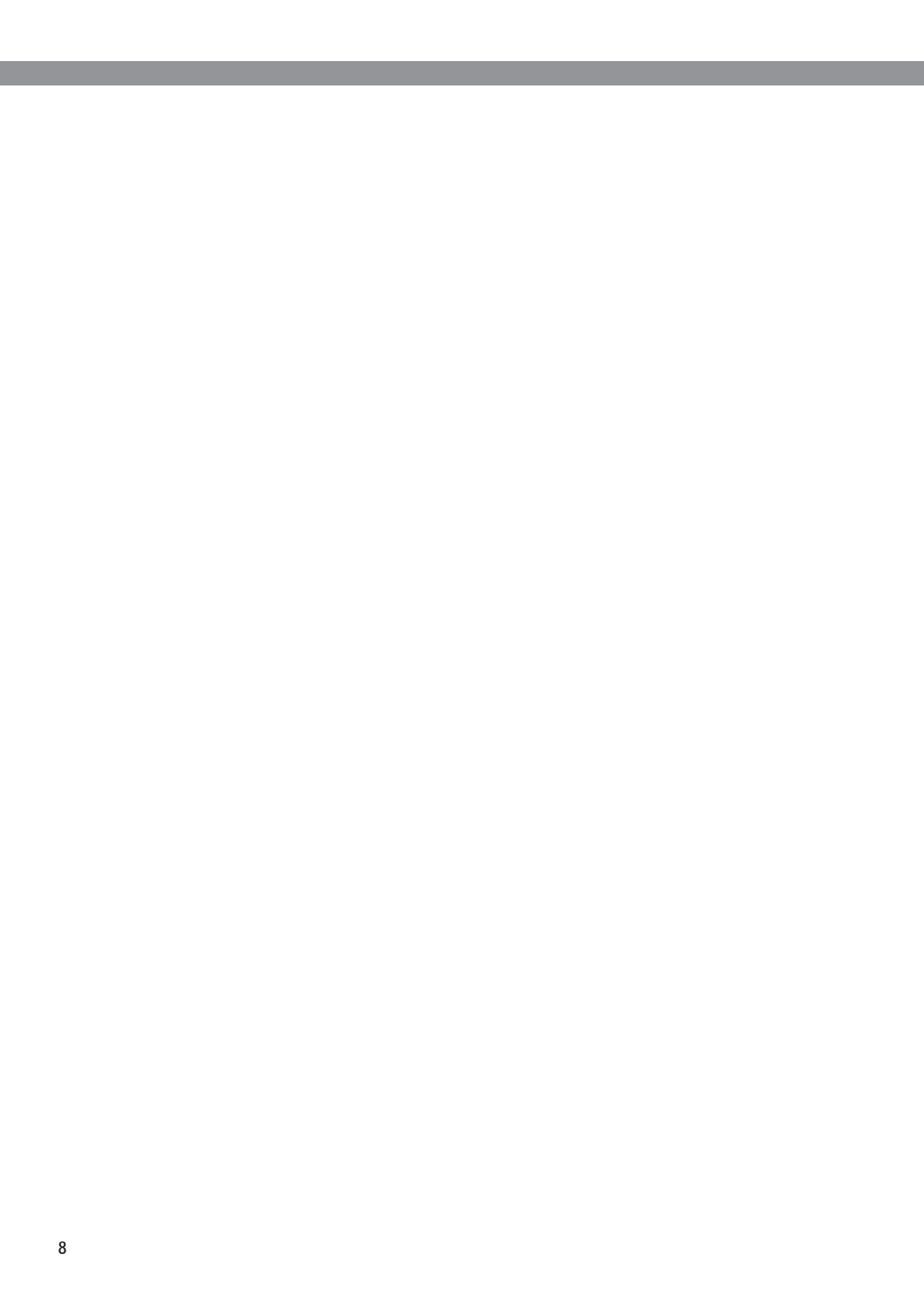### <span id="page-10-0"></span>**1.** The drivers of change

Two fundamental trends are driving change in the international system, namely the redistribution of power at the global level, leading to a new form of multipolarity, and increasing interdependence, affecting the prosperity and security of large powers and the broader international community alike. Neither dimension of change is new *per se* but, as the financial and economic crisis shows, both the shift in the global power system and mutual dependence are growing in scope and pace at the same time. The interaction of these two basic trends is reshaping the international system and will have long-term implications at all levels.

With a view to making sense of the great transition, it is essential to take a closer look at both aspects of change and above all at their interplay. The changing and very tangible realities of power cannot be neglected in the name of normative persuasions. On the other hand, dismissing the pressing requirements for cooperative action in the name of narrowly defined short-term interests would be irresponsible. The challenge lies, therefore, in finding a new match between power and governance.

In this context, a different scenario from sheer, confrontational multipolarity can be envisaged. Looking at the interaction between the redistribution of power and growing interdependence, the enabling conditions of an interpolar international system can be detected. Interpolarity is multipolarity in the age of interdependence. Interpolarity is arguably a better illustration of the international system in the making than multipolarity, as it captures the shifting balance of power and the ensuing geopolitical tensions while highlighting the fact that the prosperity and security of all the major powers are interconnected as never before. On the other hand, it suggests a set of guidelines for the reform of global governance structures, based on the respective interests of the main global and regional powers and on the potential for their convergence around concrete policy issues. As such, interpolarity is interest-based, problem-driven and processoriented, as it focuses on the frameworks and procedures that could help bring about cooperative solutions to shared challenges.

'Poles' or 'powers' in the international system are conventionally defined as states endowed with the resources, political will and institutional ability to project and protect their interests at the global, multi-regional or regional level, depending on the size of the power in question. From this standpoint, the EU does not entirely qualify as a 'pole' or 'power'. However, taking a broader perspective, it is considered as one in this paper in view of its sheer size and consequent impact on all aspects of international relations, its growing ability and declared aspiration to develop a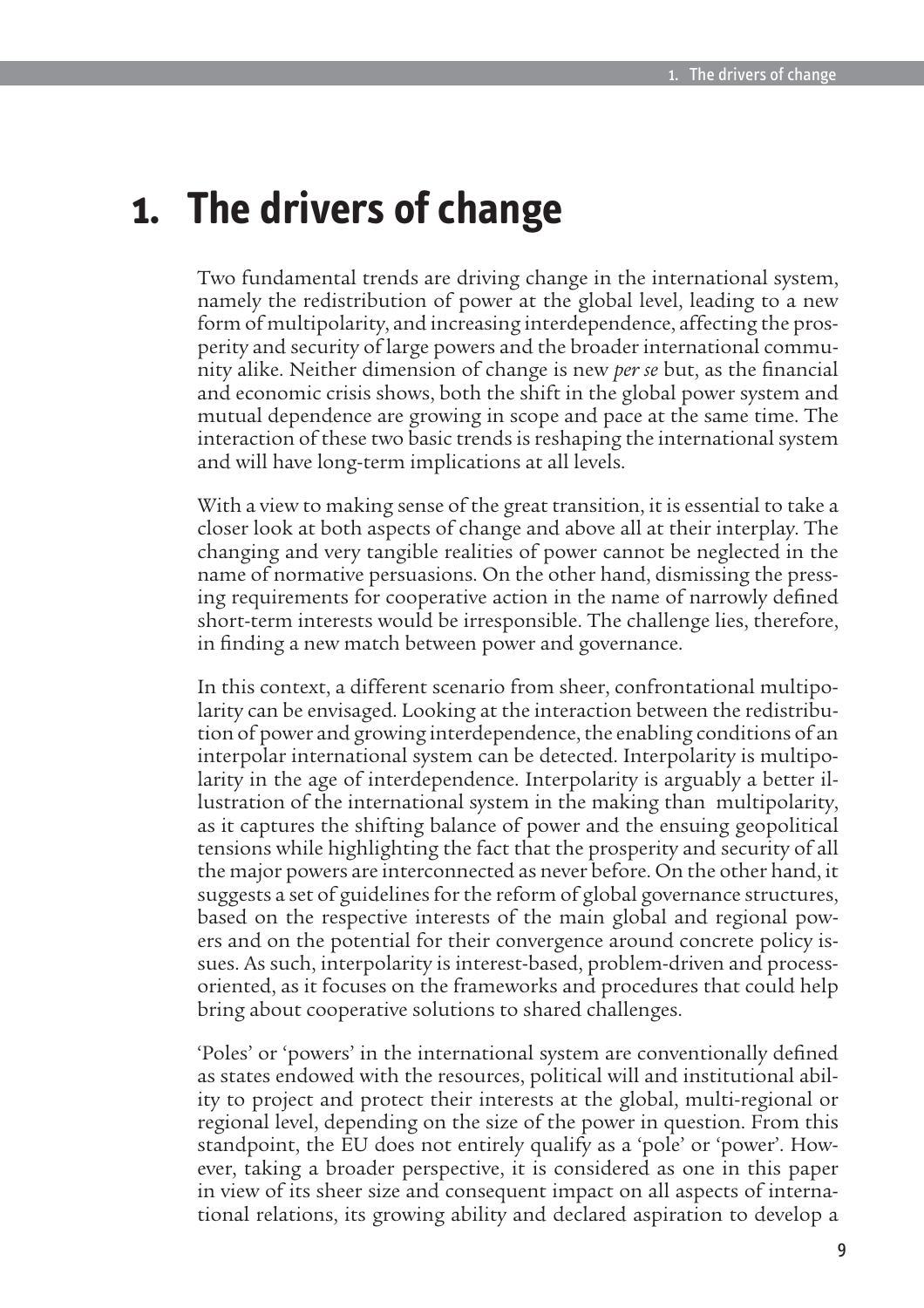more effective foreign and security policy and its distinctive approach to governance and multilateralism.

Defining the international system as interpolar does not mean neglecting the relevance of non-state actors. It is, rather, a question of identifying the main variable, among others, shaping the evolution of the international system. In many respects, the contribution of non-state actors broadens and deepens international cooperation. Conversely, non-state actors can deal serious blows to globalisation and pose critical security threats. However, it is maintained here that state actors, notably large and very large ones, remain pivotal to enable international cooperation at all levels by providing political stability, appropriate incentives and predictable regulatory frameworks. Their initiative is also essential to establish or reform multilateral frameworks. Conversely, serious tensions or even conflicts among states weaken trans-national links and flows, as well as international regimes and institutions. Based on a realistic assessment of the challenges ahead, the case is made here to focus on what brings major powers together, instead of what sets them apart.

The first part of this paper illustrates some of the main dimensions of the great transition with a focus on, respectively, the dynamics of power and influence at the international level and the deepening of interdependence. The second part takes a closer look at the concept of interpolarity itself and points to some of the basic features of multilateral cooperation in an interpolar world.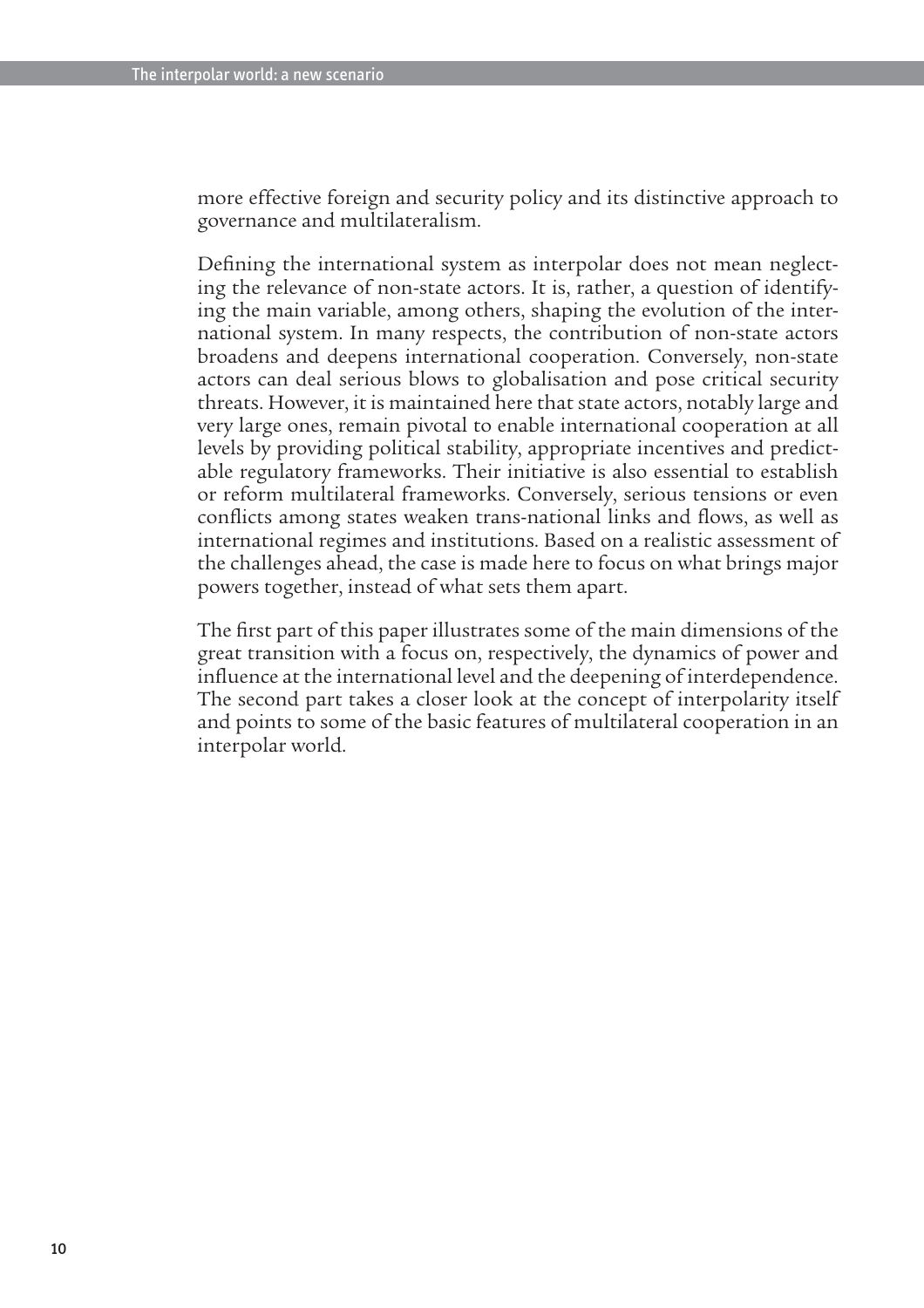### <span id="page-12-0"></span>**2. The shifting balance of worldviews**

Since the 9/11 attacks, the gap between the US's power and its influence on the global stage has been widening. From towering as the largely undisputed hegemon in the aftermath of the Cold War, the reputation of the US in the eyes of global public opinion has plummeted in the last few years. Such a relatively rapid deterioration of America's international standing can be ascribed to two main factors. First, the aggressive form of unilateralism that the US preached and practised during the Bush era.<sup>1</sup> Second, the shifting balance of power in the international system, which entails a shifting balance of worldviews and perceptions and puts Western priorities and norms in perspective. The combination of these two factors signals the fading away of American global hegemony. The first factor is reversible. If a drastic change of political discourse and strategic posture in 2002/2003 has caused much of the damage, an equally drastic shift away from such a discourse will be essential to regain political credit.<sup>2</sup> The second factor, however, compounded by the political and economic implications of the 2008 financial crisis, is much less reversible.

The change of leadership in Washington has opened a huge window of opportunity for the US to regain much of its squandered soft power. Richard Holbrooke put it succinctly when he said that 'restoring respect for American values and leadership is essential not because it is nice to be popular but because respect is a precondition for legitimate leadership and enduring influence.'3 The US holds many cards up its sleeves to restore its image and leadership, the most important of which has been so far a vibrant economic and social model and a taste for permanent innovation.

However, the hegemonic position that the US enjoyed in the second part of the twentieth century in the non-communist world and, most notably, in the ten years after the end of the Cold War, is unlikely to be restored. Self-inflicted political damage only partially accounts for the dilution of American and, more broadly, Western political influence at the global level. The equally important point is that, while the US and Europe may have their ups and downs, the rest of the world is moving on and a new balance of values and worldviews is taking shape.

<sup>1.</sup> Strobe Talbott defined Bush's approach to international affairs as 'arch-unilateralist' and blamed the 'uncompromising and extreme variant of exceptionalism' to which the Bush administration adhered. Strobe Talbott, 'Anatomy of a disaster', *International Herald Tribune*, 22 February 2007.

<sup>2.</sup> For influential views in this vein see Center for Strategic and International Studies, Commission on Smart Power, Richard L. Armitage and Joseph S. Nye (co-chairs), 'A smarter, more secure America', 2007. More recently, Fareed Zakaria has made the case for a new sense of American purpose and a new *modus operandi* in the new international environment. See Fareed Zakaria, *The Post-American World* (London: Allen Lane, 2008), pp. 215-59.

<sup>3.</sup> Richard Holbrooke, 'The Next President Mastering a Daunting Agenda', *Foreign Affairs*, vol. 87, no. 5, September/October 2008, pp. 2-24.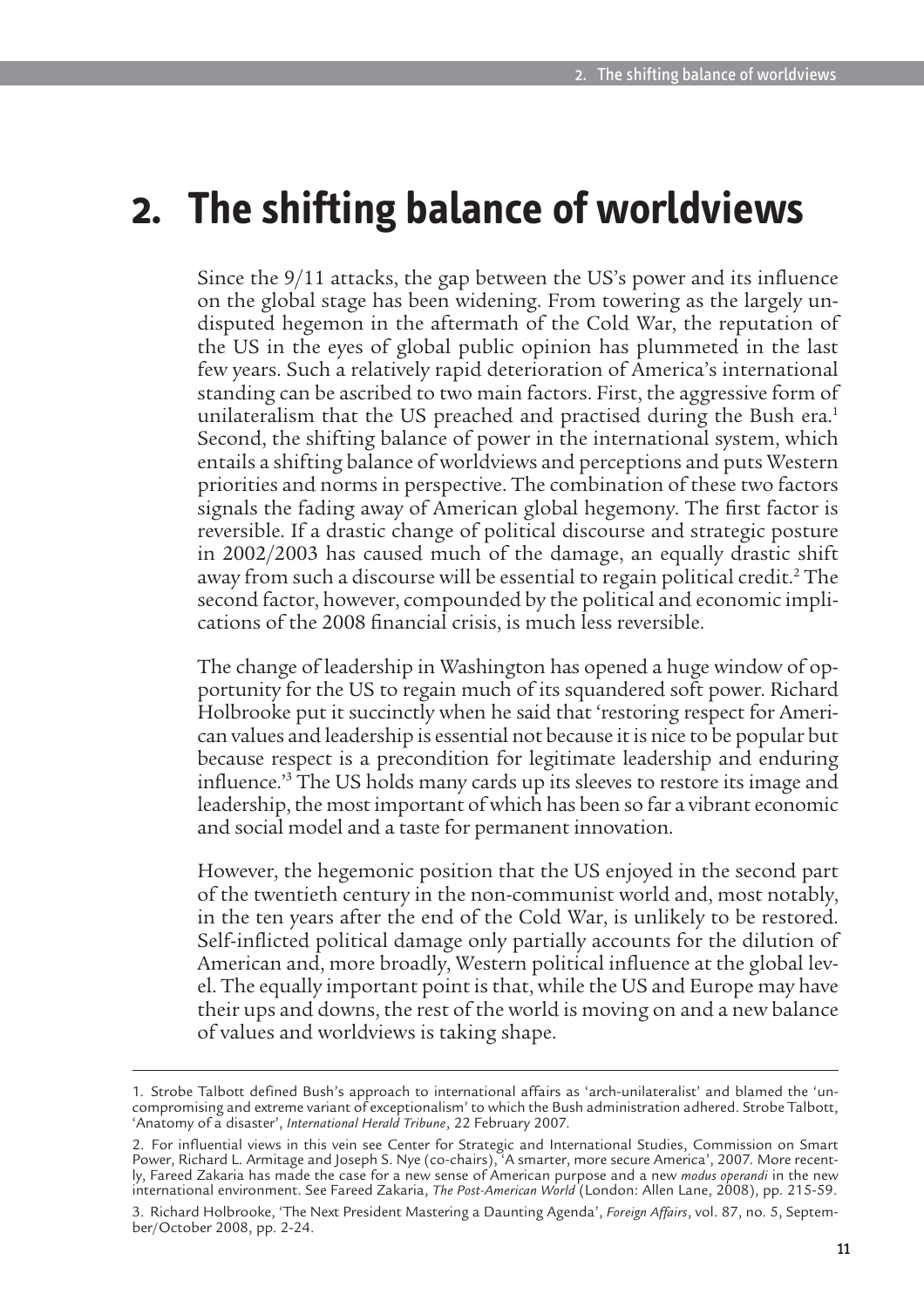The emergence of important global and regional powers carries implications that go far beyond the changing distribution of power and resources. The point here is that the international system is growing more heterogeneous, as henceforth large powers will be very different from one another. The upcoming global concert – or cacophony – includes players that have different historical traditions and original conceptions of international relations and of their place therein.

The complexity of the emerging international scene does not lend itself to easy dichotomies. Certainly, the distinction between democracies and authoritarian regimes is an important one, in particular when it comes to debating and promoting human rights and the rule of law. However, even this apparently neat distinction is in reality not that clearcut.

The differences between liberal and illiberal democracy are often overlooked.4 Arguably, the socio-economic conditions that have permitted the progressive affirmation of political liberalism and constitutionalism in the Western world are an important prerequisite for establishing liberal democratic regimes. Countless instances, each with its unique features, can be detected on the continuum between democracy and authoritarianism. Furthermore, the divide between democracies and autocracies is not necessarily the most consequential in current international relations.

Given the compelling demand for international cooperation in the face of challenges such as major humanitarian crises, nuclear proliferation, energy security and climate change, equally important factors are the strategic interests and political positions of individual countries, whose alignments vary depending on the issue at hand. Of particular relevance in this context is the divide between those countries accepting a relative notion of sovereignty, whereby the latter is or can be subject to overriding international norms, and those who support an absolute notion of sovereignty and reject external interference in the exclusive domain of internal affairs. While most, if not all, authoritarian states can be found in the latter camp, democracies are split on this issue. Major emerging democratic actors such as India, Indonesia and South Africa are, for example, uncomfortable with the idea of endorsing the concept of the Responsibility to Protect or humanitarian intervention that would infringe on state sovereignty.

Different attitudes to sovereignty distinguish the US from EU Member States as well. The former regards its own sovereignty in rather uncompromising terms and has shown increasing reluctance to be bound by

<sup>4.</sup> Fareed Zakaria, 'The Rise of Illiberal Democracy', *Foreign Affairs*, vol. 76, no 6, November/December 1997, pp. 22-43 and, by the same author, *The Future of Freedom: Illiberal Democracy at Home and Abroad* (New York, London: W. W. Norton, 2003).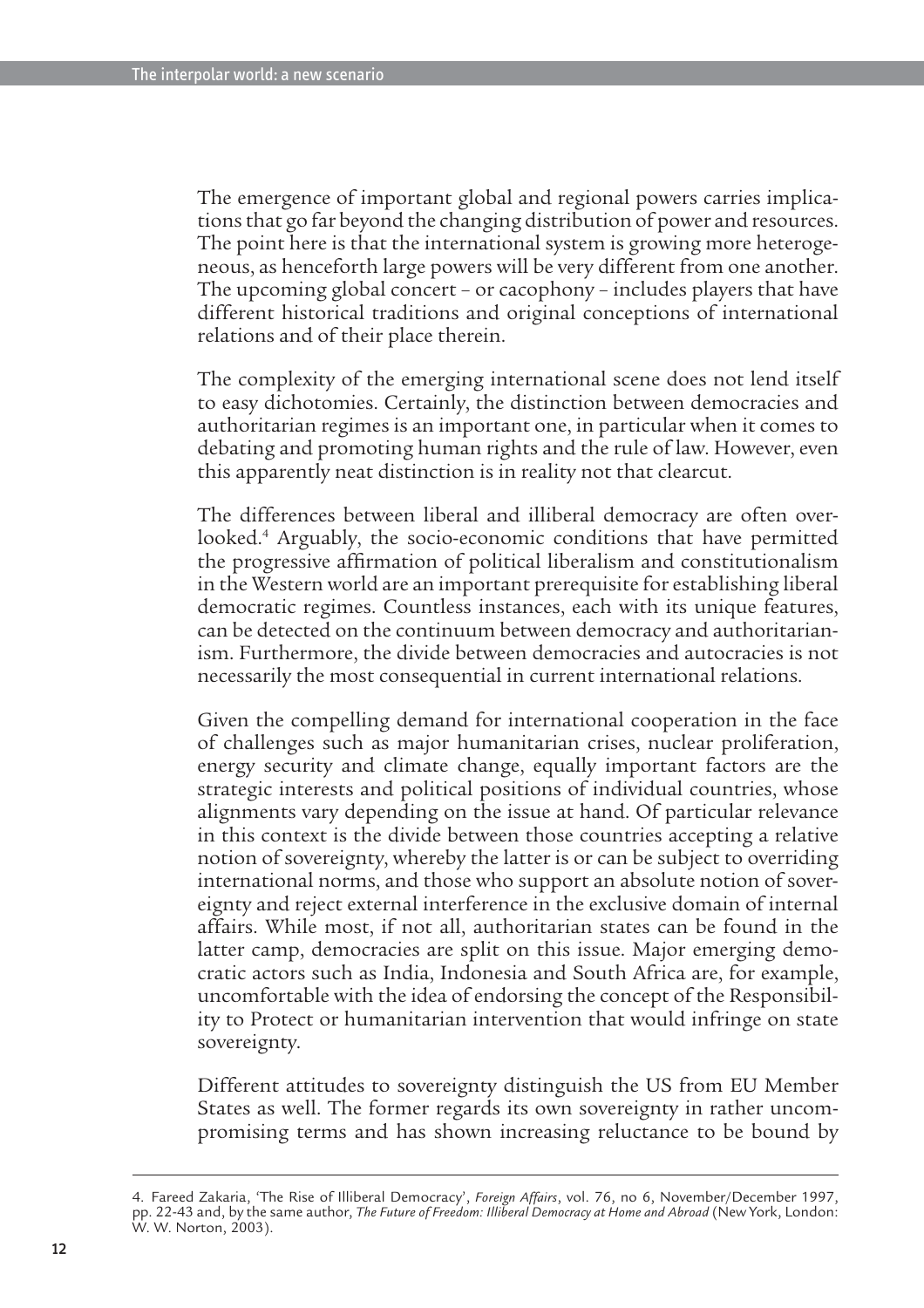international agreements that could impinge on the definition of its foreign, security and defence policies. The new American administration has shown more openness to international negotiations and arrangements, for example displaying new resolve to lead multilateral negotiations on the issue of climate change with a view to the Copenhagen conference in December 2009. New disarmament negotiations have been launched with Russia and new emphasis has been put on forging a comprehensive partnership between the US and major global actors such as China and Russia. In parallel, diplomatic efforts have driven a new approach to addressing critical crisis spots in Afghanistan, Pakistan and Iran, including a focus on their regional dimension and working with partners. These and other initiatives may signal an important shift in the US attitude towards multilateral cooperation and the constraints that it entails.

On the other hand, the Member States of the EU have committed, in the context of the process of European integration, to the most advanced experiment in sharing sovereignty ever undertaken and are therefore, although sometimes reluctantly, rather more inclined to accept the constraints that come with subscribing to international norms and organisations. This distinction carries important implications when it comes to the development of international law and multilateralism.<sup>5</sup>

Turning to classic geo-strategic considerations, geometries change once again and camps are equally difficult to delimit. In the last few years, for example, the US has been at the same time a *status quo* power, preoccupied with maintaining its primacy, and a revisionist power, intent on expanding democracy, including by force. Turning to emerging countries, their natural revisionism takes many different accents. Russia's aggressive assertion of its renewed great power status and of its sphere of influence contrasts with China's quiet, albeit shrewd and determined, pursuit of its strategic interests. India, for its part, eagerly seeks superpower status not in opposition but in cooperation with the West. The point here is that, as the great transition enters into full swing, an uneven mix of conservatism and revisionism will be found in most countries, although some may prove more impatient, and troublesome, than others.

Aside from the politico-security field, tension is manifest when looking at the global trade regime and its battered reform efforts. On trade and development issues, the main (although not only) divide remains that between North and South, which by and large overlaps with the divide between those who have shaped the international trade system till the late 1990s and those who feel that their interests have not been adequately taken into account in previous negotiation rounds. Such cleavage may be

5. On the distinctive European approach to multilateralism, see Mario Telò, *Europe: A Civilian Power? European Union, Global Governance, World Order* (Basingstoke: Palgrave Macmillan, Houndmills, 2006), pp. 39-82.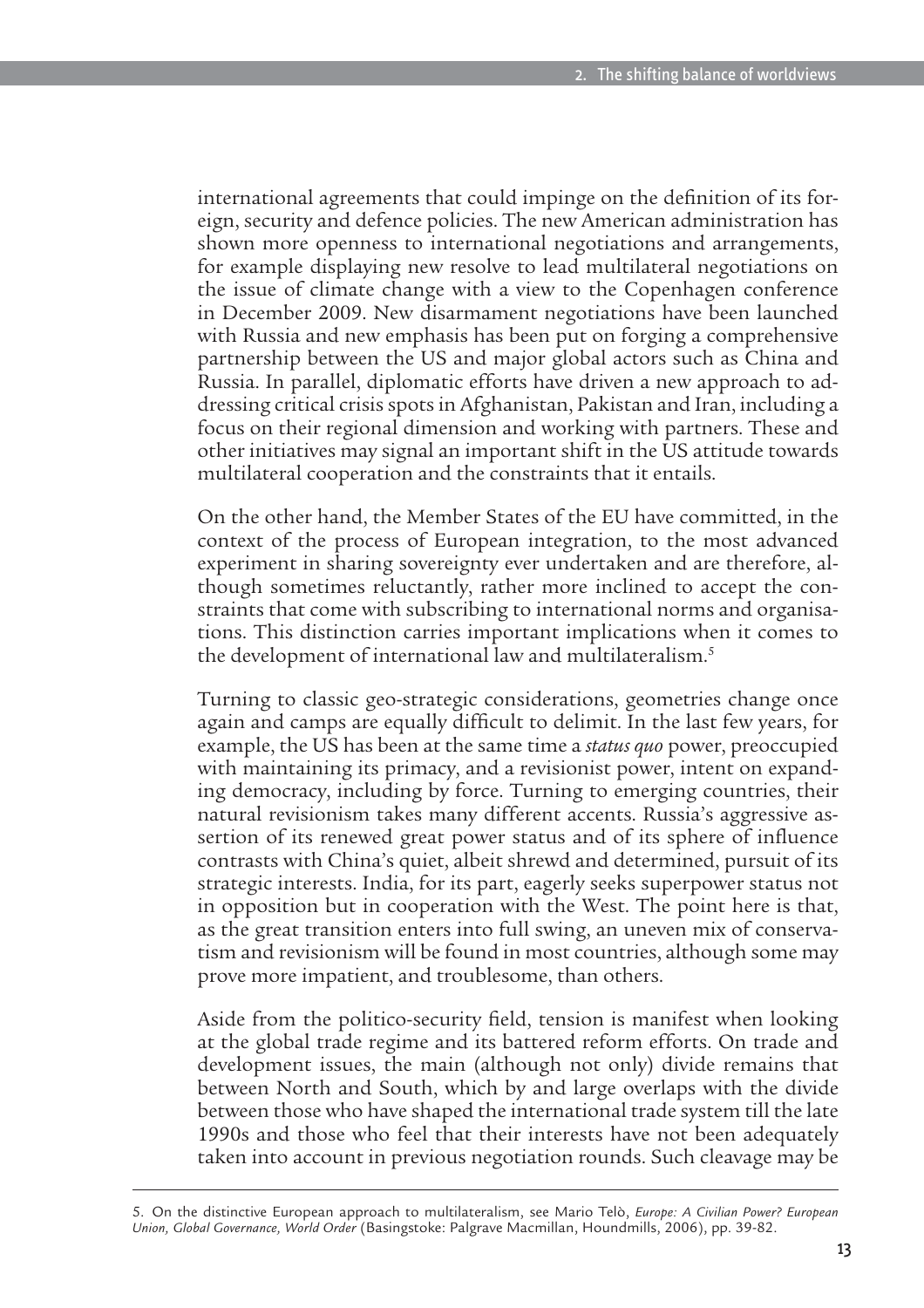deepening under the pressure of demographic, environmental and economic trends, while protectionist sentiments are on the rise in some advanced countries and developing nations alike.

Capitalism itself takes different shapes in different countries. Emerging actors are defining their own distinctive path to the market. Even more so after the dramatic financial crisis of autumn 2008, the sense of progressive convergence towards the Anglo-Saxon capitalist model is replaced by a debate on the co-existence and competition of different models. The role that governments play in the economy, the influence of social partners, the respective levels of public spending, private savings and stock market capitalisation, and the degree of liberalisation of financial markets are among the key indicators that distinguish different economic systems.<sup>6</sup> The bottom line is that, while the market economy is expanding worldwide, economic models tend to adjust and fit particular national contexts, political systems and societal preferences.

It is no surprise that, in the presence of such a variety of historical traditions and political perspectives, the largely Western-inspired normative foundations of international politics are challenged in a number of domains. In a heterogeneous international system, the idea of 'the end of history' has been made history by a combination of factors. The distinctive perspectives of major powers like China and Russia on domestic and international order are an important case in point. Besides, aggressive nationalism and fundamentalist ideologies openly challenge Western liberal values.

More broadly, in much of the developing world, the attractiveness of the Western, and more specifically American, drive to export democracy, free markers and deregulation has considerably waned. While the values of democracy or the market economy are not necessarily questioned as such, the way in which they have been implemented or exported has produced much scepticism and resentment. The US-born financial crisis, whose economic consequences are hitting hard worldwide, has only fuelled these feelings. As the Chinese Deputy Premier Wang Qishan has reportedly noted: 'The teachers now have some problems.'

The controversy on Western values and worldviews has been interpreted as the return of history, which would herald new ideological rifts between the 'axis of democracy' (the West and its allies) and the 'association of autocrats' (notably including Russia and China) as well as between modernity and liberalism on the one hand and radical Islam on the other.<sup>7</sup> It seems

7. Robert Kagan, *The Return of History and the End of Dreams* (London: Atlantic Books, 2008), pp. 53-85.

<sup>6.</sup> Le cercle des économistes, Jean Hervé Lorenzi (ed.), *La guerre des capitalismes aura lieu* (Paris: Perrin, 2008), pp. 17-33.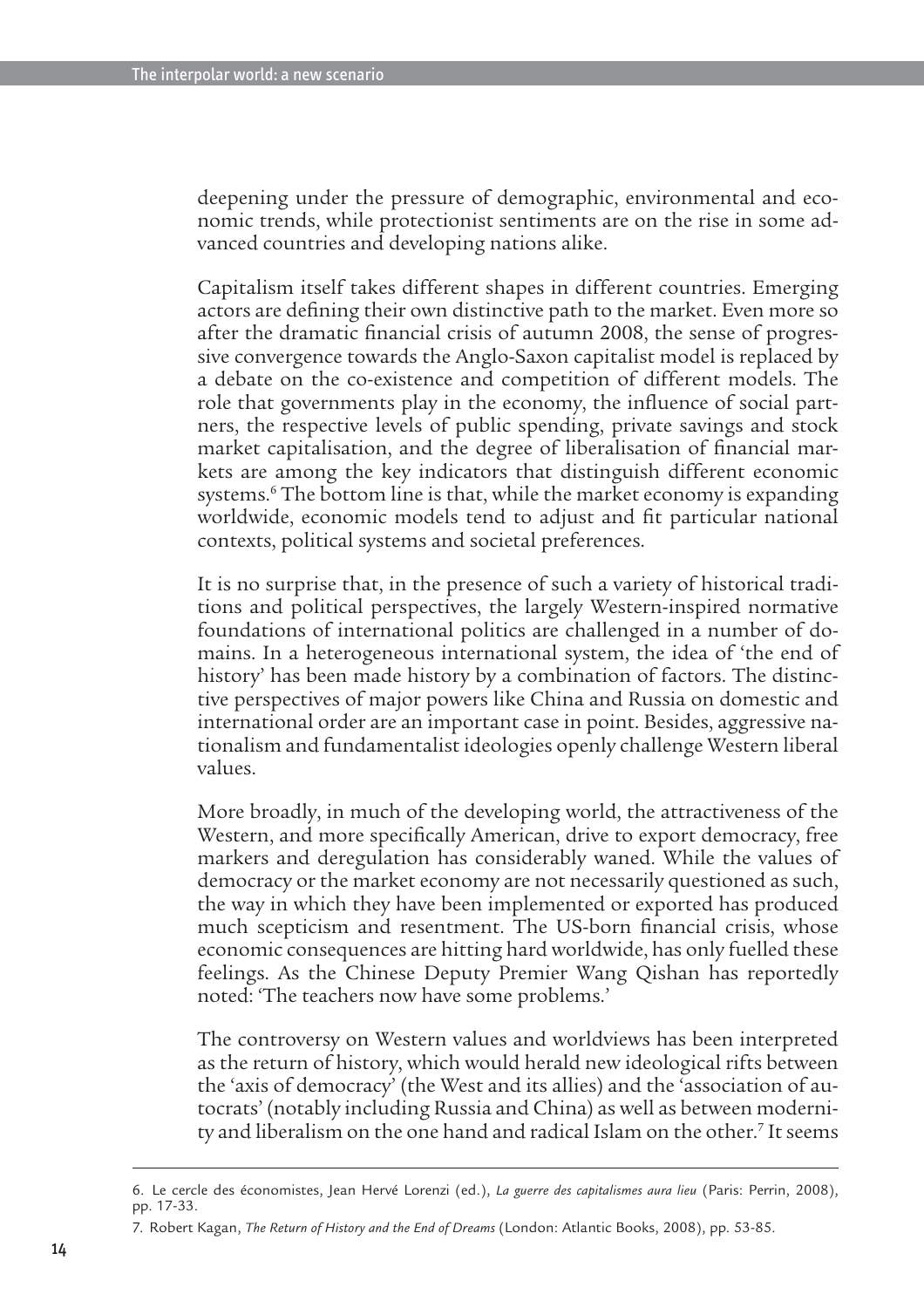more appropriate to observe that, after two or at most three centuries of exceptional Western predominance, history is simply resuming its natural course and large countries, as well as different worldviews, come to play an important role on the international scene.<sup>8</sup> If anything, the main difference from the past lies in the extent to which the prosperity and stability of different global powers and regions are interconnected.

Different worldviews are gaining relevance and visibility because the countries expressing them are acquiring more power. The redistribution of power is, however, anything but linear and clear-cut. On the contrary, it leads to a very asymmetric allocation of different assets, which generates more uncertainty and undermines unilateral action.

<sup>8.</sup> Nicole Gnesotto and Giovanni Grevi (eds.), *The New Global Puzzle. What World for the EU in 2025?* (Paris: EU Institute for Security Studies, 2006), pp. 189-209.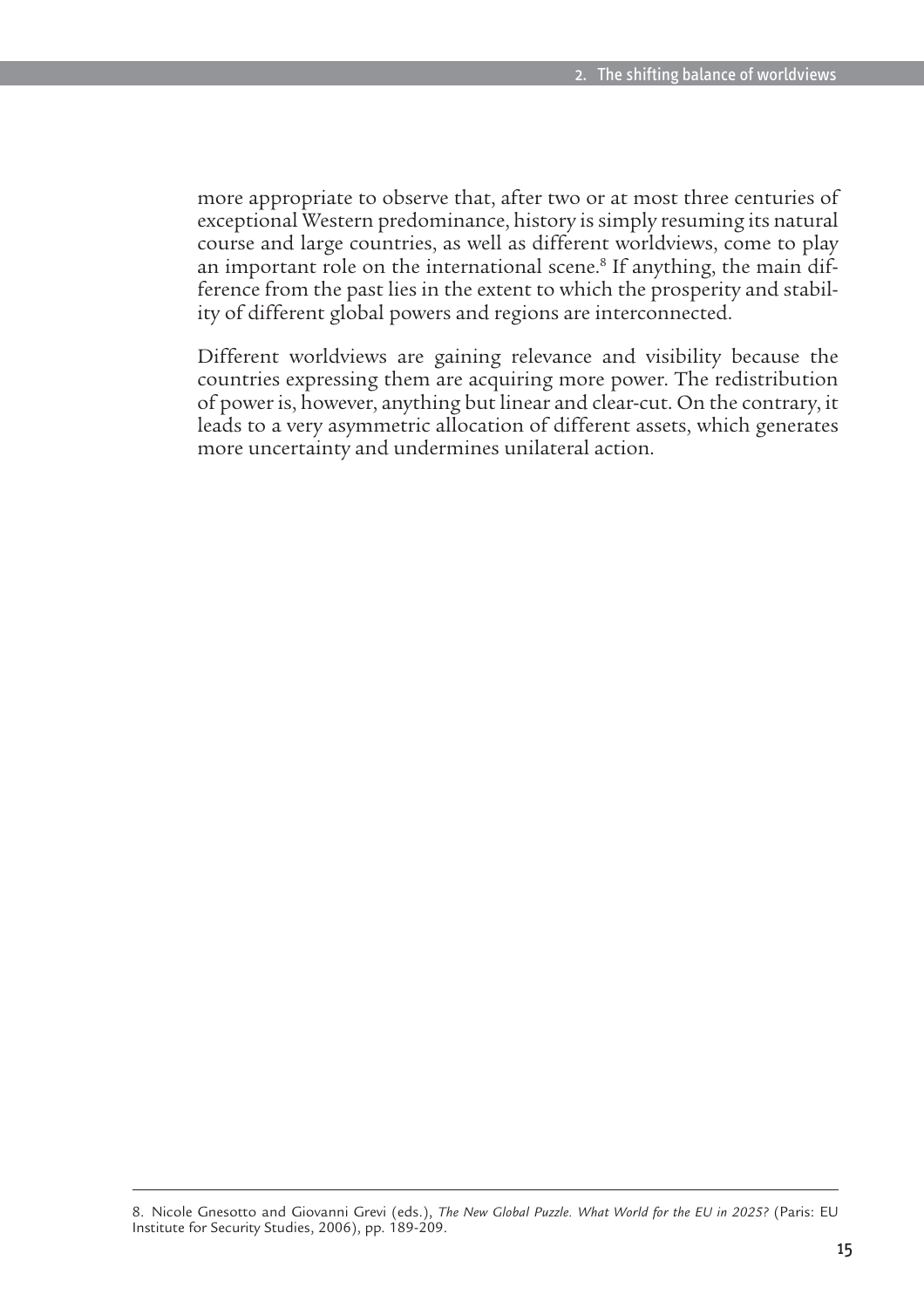####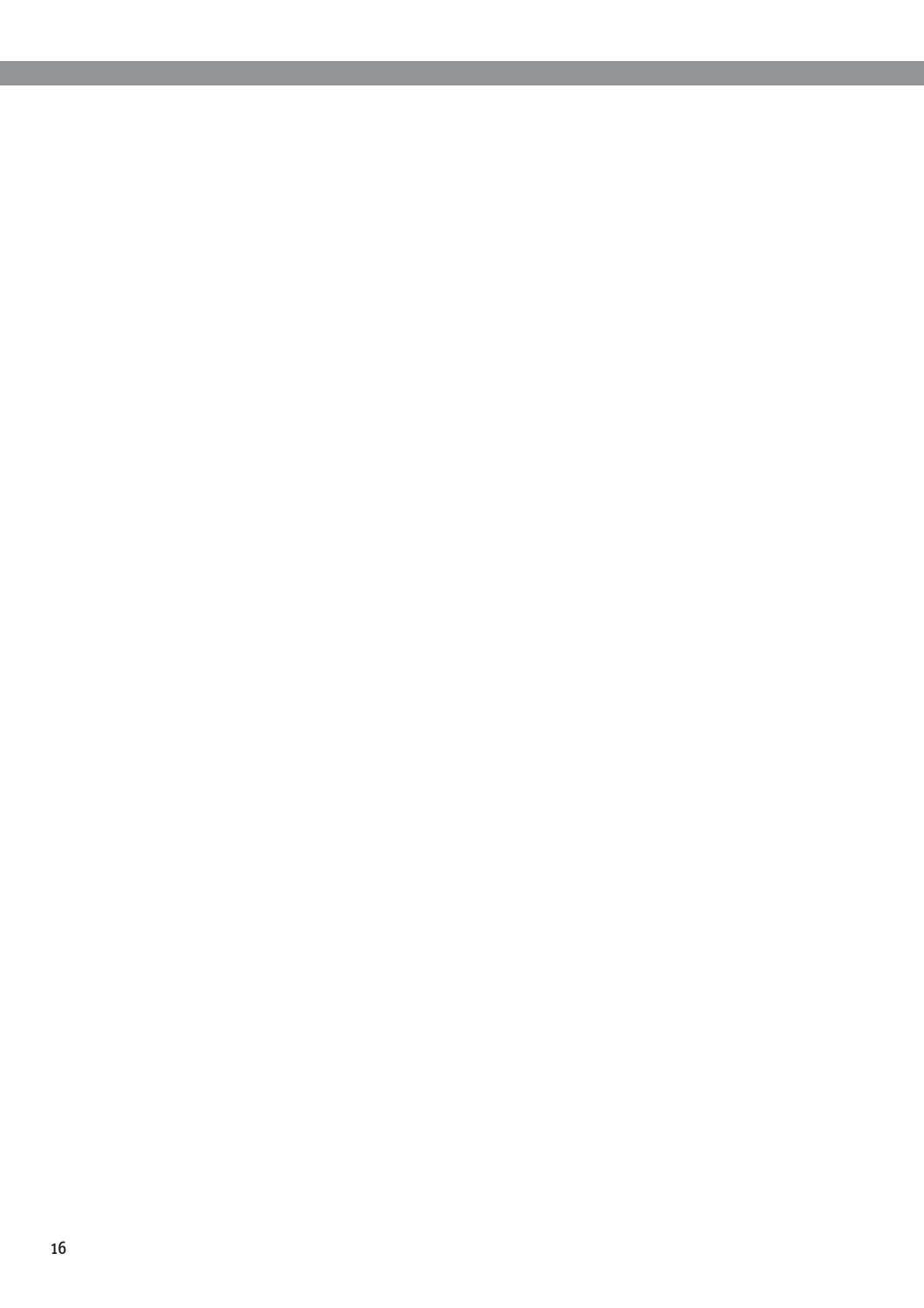# <span id="page-18-0"></span>**3. Power shifts and the rise of negative** power

Power is shifting at the global level but it is doing so unevenly across different dimensions. The asymmetric distribution of power affects the ability of each major player to successfully pursue its interests independently of others. Power asymmetries will act as a systemic brake on the unilateral tendencies of all great powers.

When it comes to military might, it is commonplace to stress that US resources far outstrip those of any potential contender, or even coalition of contenders. US military spending in 2008 accounted for around 48 percent of the world total, with the combined spending of the EU ranking second at 20 percent (\$280/290 billion) of global expenditure and China and Russia following with 8 percent (\$120 billion) and 5 percent (\$70 billion) respectively.9 The US budget has grown from \$333 billion in 2001 up to over \$660 billion in 2009.

While, therefore, the US maintain their primacy in the military field, the power shift is most notable when looking at the relative wealth of major powers. As a share of world Gross Domestic Product (GDP) in Purchasing Power Parity (PPP) terms, the Chinese economy has grown almost sixfold between 1980 and 2008, while India's economy has more than doubled.<sup>10</sup> In 2005, in PPP terms, the US and the EU produced around 21 percent each of global wealth, with China's GDP ranking third at 13.7 percent followed by Japan (6.7 percent), India (6.2 percent) and Russia and Brazil at around 2.5 percent.<sup>11</sup> Taking into account the growth rates that were envisaged before the economic impact of the 2008 financial crisis became manifest, the picture would look very different ten to twenty years down the line. By 2020, China may become the largest world economy in PPP terms with almost 20 percent of global GDP, while India would rank fourth at almost 9 percent. The respective shares of the US and of the EU are expected to decrease only slightly, and Russia's to remain roughly the same at a modest 2.5 percent.

<sup>9.</sup> The amount for the US includes all defence-related spending from the Department of Defense and other agencies, as well as the costs of the operation in Iraq and Afghanistan. See Christopher Hellman, Travis Sharp, 'The FY 2009 pentagon spending request – Global Military Spending', Center for Arms Control and Non-proliferation, 22 February 2008, based on data from the US Department of Defense and *The Military Balance 2008* (International Institute for Strategic Studies: London, Routledge, 2008).

<sup>10.</sup> Christophe Jaffrelot (ed.), *L'enjeu mondial. Les pays émergents* (Paris: Presses de Sciences Po-L'Express, 2008), p. 14.

<sup>11.</sup> For data in this paragraph and the following, see Economist Intelligence Unit, *Foresight 2020,* 2006. It should be noted, however, that the picture looks quite different in terms of market exchange rates. On that basis, the EU, the US and Japan together still account for over 60 percent of world GDP.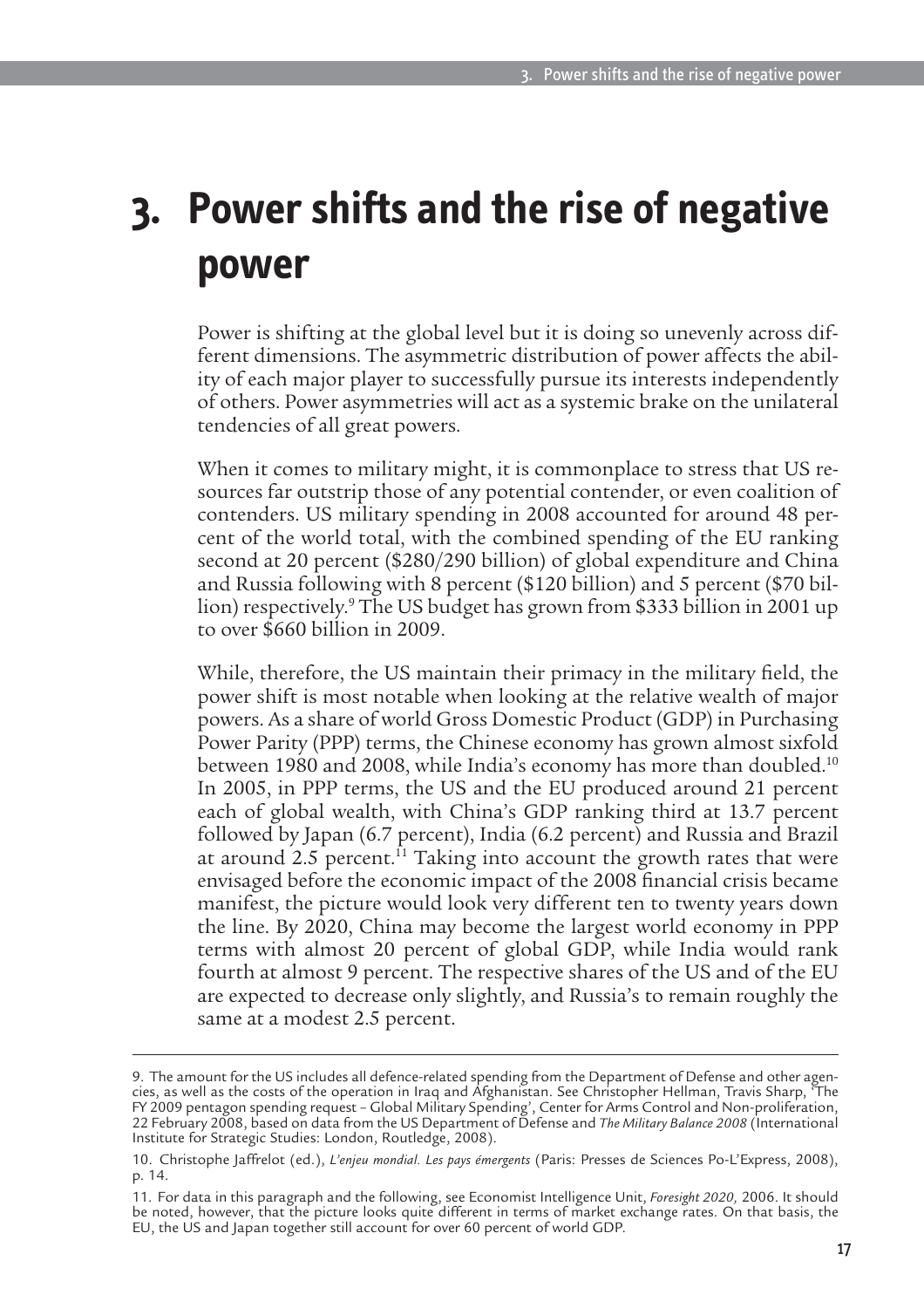The pace of change stands out even more clearly when considering the respective contributions of different countries to the creation of global wealth over the medium to long term. The BRIC countries are expected to generate well over 40 percent of global economic growth between 2005 and 2020, with China alone contributing 26 percent of global growth and India 12 percent. The financial crisis of 2008 will slow down global economic growth for the years to come. However, the relatively harder impact of the crisis on Western economies will mean that the contribution of emerging countries to global growth will be even larger, assuming that countries like China or Russia will not enter a phase of severe social turmoil due to lower growth rates. The broader political point is of course that a world where three of the five largest economies will be Asian (China, Japan and India) will be a very different place.

The relationship between economic prowess and energy endowments is a particularly telling indicator of the tensions built into the new international system. It has been calculated that the twelve most energy-rich countries, while producing only 6.5 percent of global GDP, control over 80 percent of the world's proven oil and gas reserves whereas all OECD countries combined plus China and India, while accounting for over 75 percent of global wealth, control only 10 percent.<sup>12</sup> In other words, the largest and fastest growing world economies are exposed to severe dependency on resources held by a relatively limited number of countries, whose political influence is thereby multiplied. This is a defining feature of current international relations.

Given the worldwide economic slowdown of 2008-2009, the artificially high price of oil has dramatically fallen over the last seven months, dealing a blow to the government revenues and growth prospects of countries particularly dependent on energy exports like Russia or Venezuela. That said, the fundamentals have only marginally changed, as highlighted by the projections of the most respected international organisations.<sup>13</sup> In future, both the dependency of major economies on energy imports and the concentration of energy production in a handful of countries will grow, together with wealth transfers from the former to the latter. While coal resources are more evenly distributed, oil and gas are concentrated in a few geopolitically critical countries. The largest oil reserves are located, in decreasing order of magnitude, in Saudi Arabia, Iran, Iraq, Kuwait, the United Arab Emirates (UAE), Venezuela and Russia. The largest gas reserves, by the same criterion, are in Russia, Iran, Qatar, Saudi Arabia, UAE, the US and Nigeria.<sup>14</sup>

<sup>12.</sup> Vladimir Milov, 'Russia and the West: the Energy factor', Institut français des relations internationales, Center for Strategic and International Studies, July 2008, p.1.

<sup>13.</sup> *World Energy Outlook 2008*, International Energy Agency, Paris, 2008, pp. 77, 91 and 109.

<sup>14.</sup> Based on data from *Survey Energy Resources 2007*, World Energy Council, London 2007.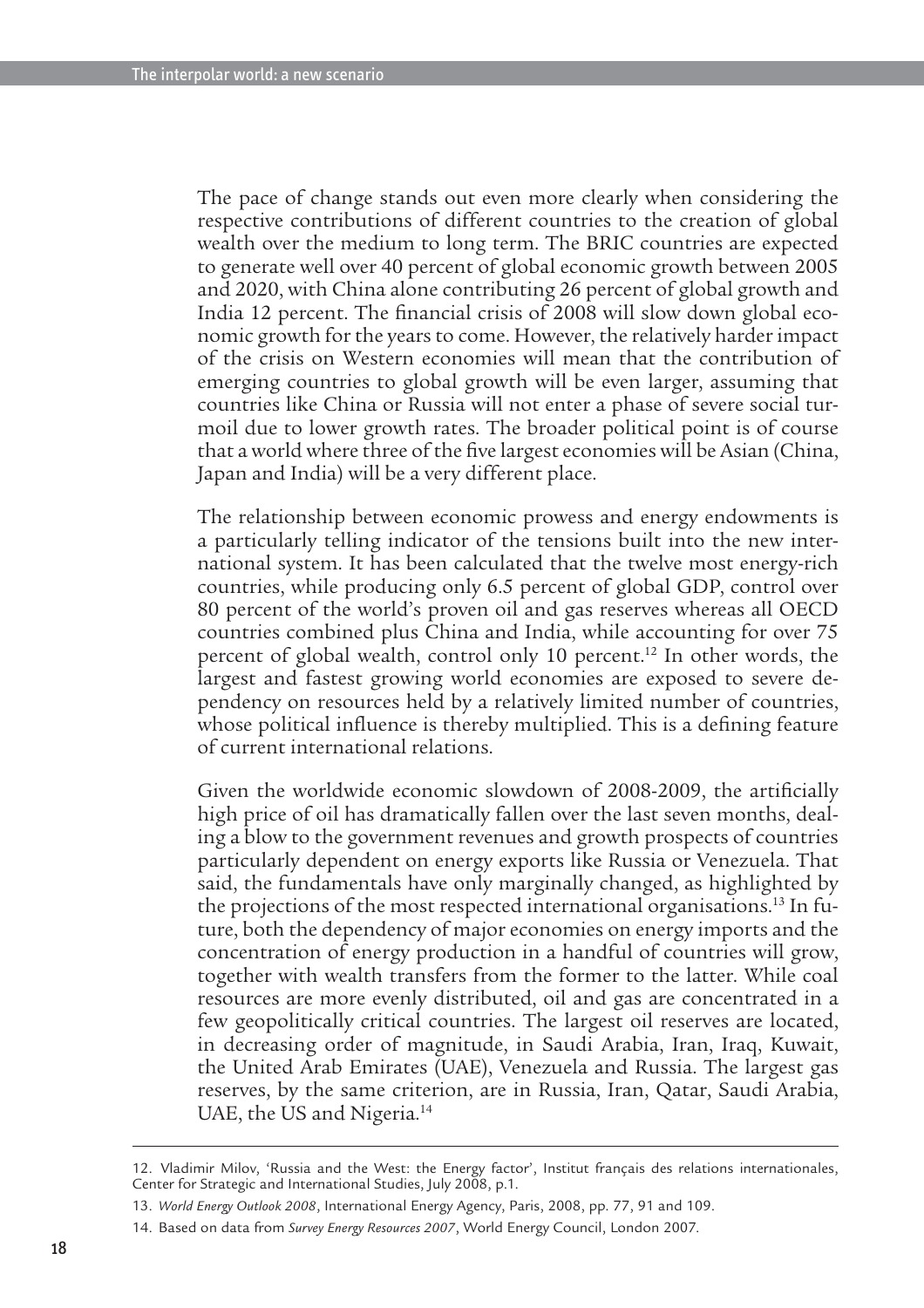Of all sources of power, knowledge and innovation are crucial to the economic prosperity and political attractiveness of any country. To the extent that technological innovation is applied to the defence sector, they are also the ultimate platform of lasting superiority in military affairs. The US, EU Member States and other developed countries maintain a strong position by all measures of R&D investment and innovation, but new trends are unmistakeable.<sup>15</sup> In 2006, the combined OECD investment in R&D amounted to \$818 billion (of which the US alone accounted for around \$330 billion), China's to almost \$90 billion, India's \$24 billion and Russia's \$20 billion. By share of global R&D expenditure, the US rank by far first with about a third, the EU follows with 24 percent and Japan comes third with 14 percent. The share of non-OECD economies has grown from 11 percent in 1996 to about 18 percent in 2005. In particular, China's R&D expenditure has been growing at a staggering annual rate of 18 percent between 2000 and 2006, approaching the EU level of R&D intensity (ratio of expenditure to GDP). China's targets for R&D intensity are 2 percent in 2010 and 2.5 percent in 2020. Were these targets to be met, China would become by far the second largest R&D spender in the world after the US. The picture and the pattern look similar when considering the respective shares and growth rates of scientific publications or patent applications.

Having briefly reviewed some key indicators of national power, the fundamental question concerns the political implications of the asymmetric distribution of resources. These implications are multiplied by the fact that not all the sources of power equally convert into political influence. In fact, it has been noted that in the new international system 'power and influence are less and less linked in an era of nonpolarity.'16

In assessing the relation between power and influence, three dimensions need to be taken into account: space, time, and the level playing field of international relations. As to the first dimension – space – different assets obviously play out differently in different regions. The assessment here, however, departs from specific regional considerations and takes the global system as the level of analysis. The time dimension is very relevant in so far as different resources produce political outcomes over different timeframes. Investment in R&D, technological innovation and higher education systems is a good case in point. Over the medium term, however, unless major technological breakthroughs occur, the evolution of the level playing field of international relations may prove the most decisive factor. Among the many implications of the rise of new economic powerhouses,

<sup>15.</sup> Data on R&D expenditure are drawn from the *OECD Science, Technology and Industry Outlook 2008* (Paris: Organisation for Economic Cooperation and Development, 2008).

<sup>16.</sup> Richard N. Haass, 'The Age of Nonpolarity. What Will Follow US Dominance?', *Foreign Affairs*, vol. 87, no. 3, May/June 2008, p. 47.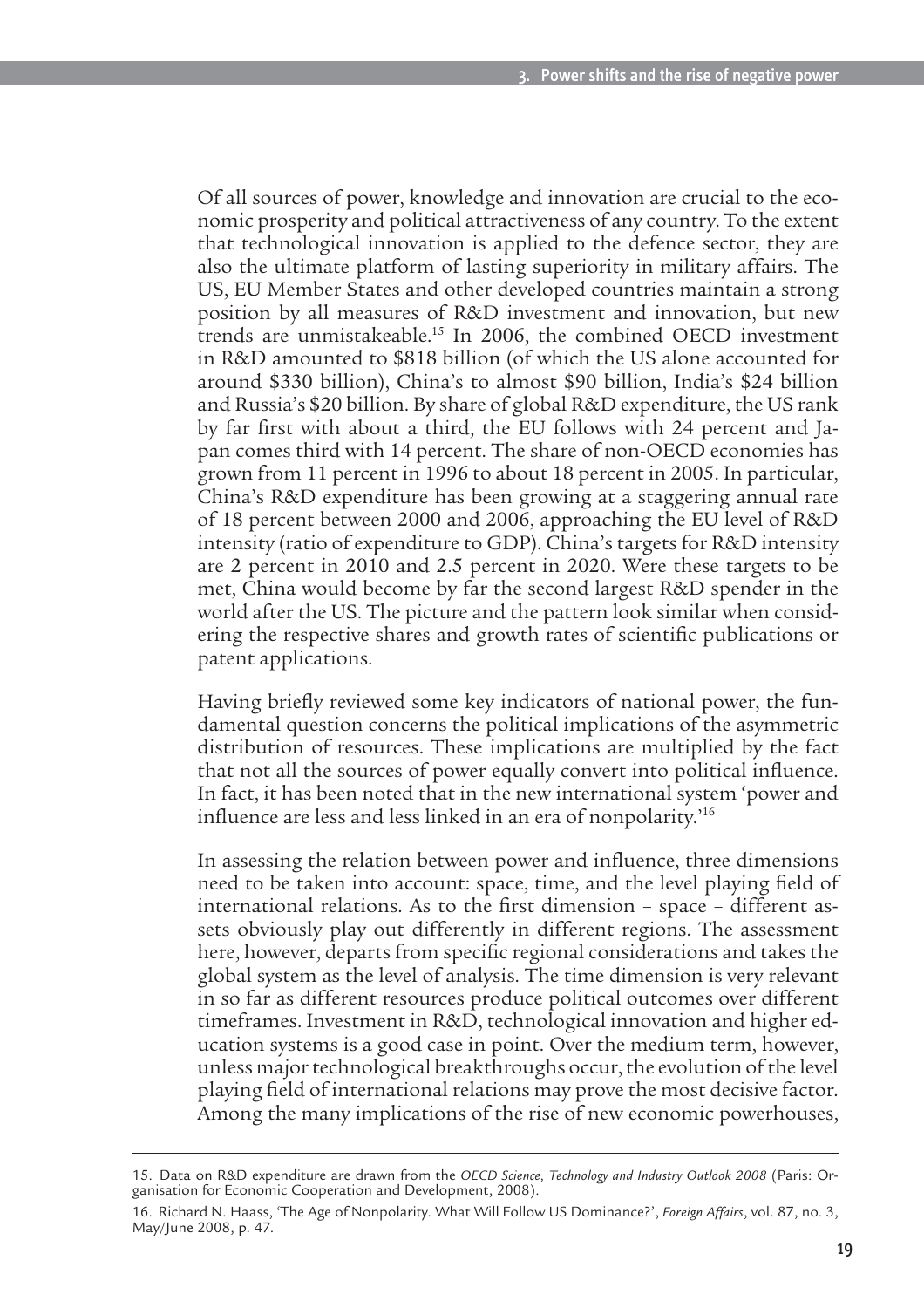the exploding demand for energy, other commodities and food is by far the most tangible. This major paradigm shift has far-reaching implications for how power assets convert into political influence.

Given the emphasis traditionally put on military might as a source of political power, it seems relevant to dwell a little on the 'productivity' of military resources for political outputs in the changing international system. The actual role of military power as a 'game changer' when a country seeks to alter the *status quo* to its advantage is increasingly questionable. Few of the political priorities of major powers can be durably achieved by giving primacy to military intervention in the broader policy mix. This is also the case when it comes to the political-security dimension proper, whether it is about fighting terrorism, post-conflict stabilisation or upholding human security. Recent painful experiences in Iraq and Afghanistan are likely to affect strategic thinking for a long time to come.

Even when military victory is achieved in terms of conclusively defeating a conventional enemy force, the very purpose of military intervention can be undermined at two levels. At the political-strategic level, mismanaging the politics of the intervention and compromising its perceived legitimacy can spoil military achievements. In his important contribution on the transformation of strategic affairs, Lawrence Freedman argued that the role and use of armed forces is to be defined in the light of changing political circumstances and that culture and worldviews are strategic factors of growing relevance in this context.<sup>17</sup> This argument is amplified by the increasing heterogeneity of the international system. As is the case in other domains of international politics, the 'competition of narratives' is ever more important. The mightiest player does not necessarily master the most effective, namely credible and persuasive, discourse.

At the operational level, conventional military success can be undermined by asymmetric warfare tactics, which can deprive conventional forces of their comparative advantage. Western troops in Iraq and Afghanistan have been dragged into 'war amongst the people',<sup>18</sup> internecine conflicts, and into a vicious spiral of low intensity confrontation that is proving increasingly unacceptable for domestic audiences in Europe but also in the US. As has been the case in Iraq, a reasonable degree of stability in Afghanistan will only be achieved through political dialogue coupled with well-targeted financial and development assistance. The military can create the basic security conditions to enable this process if it uses force in

<sup>17.</sup> Lawrence Freedman, 'The transformation of strategic affairs', *Adelphi Paper* no. 379, International Institute for Strategic Studies, 2006, pp. 11-26 and 73-93. See also Rupert Smith, *The Utility of Force* (London: Allen Lane, 2005), pp. 371-404. General Rupert Smith makes the key point that 'the objective of all our operations amongst the people is the will of the people', p. 379.

<sup>18.</sup> Rupert Smith, op. cit. in note 17, pp. 267-305.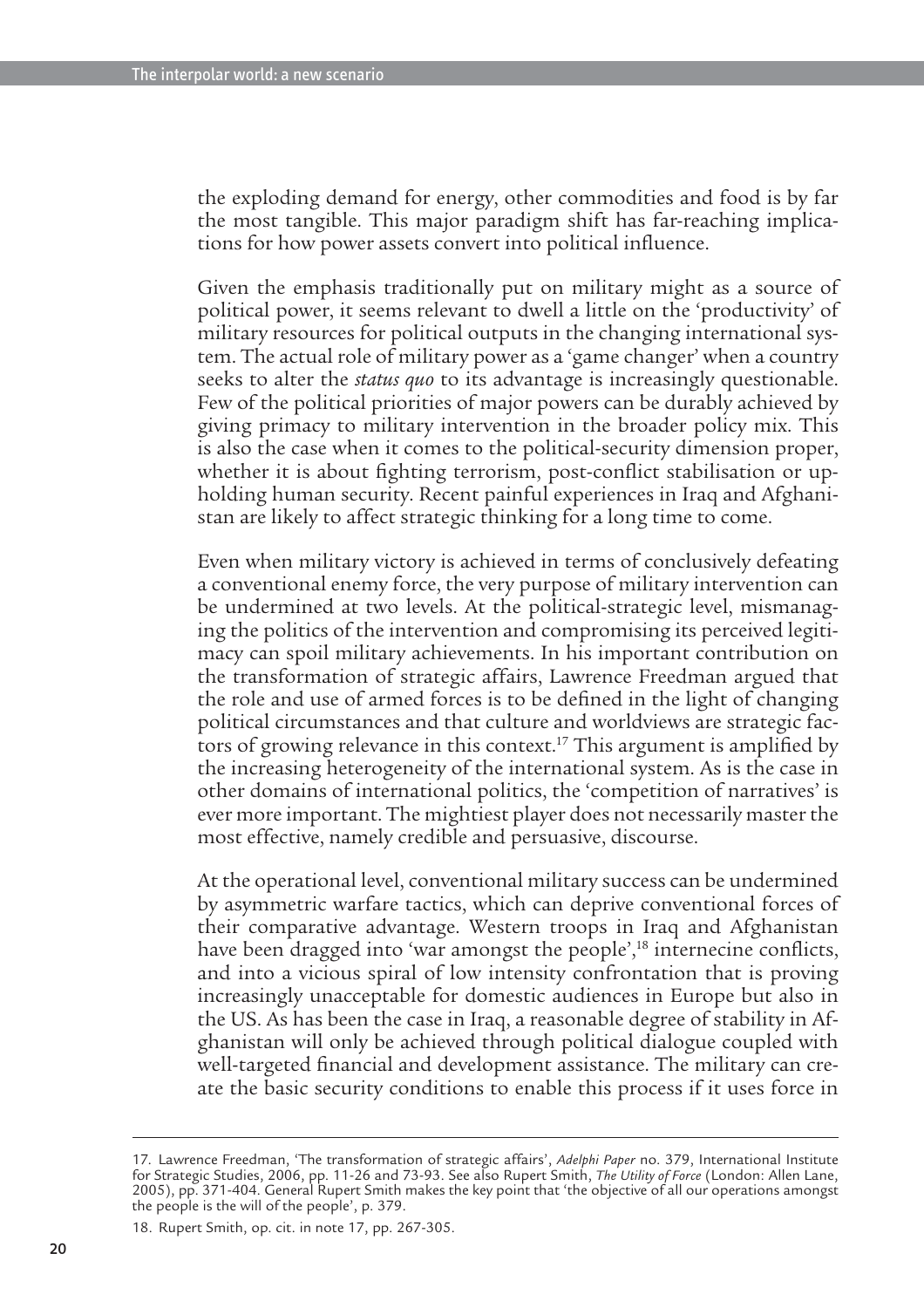ways that are compatible with efforts at political reconciliation and do not alienate the local population. The bottom line is that projecting force *per se* seems to be paying fewer and fewer political dividends at home and abroad.

Conversely, the deterrent function of military power (notably when used asymmetrically) is acquiring increasing political relevance. In short, from a political-strategic standpoint, it can be argued that military power is increasingly a form of negative power, or power of denial. While the US is the only country that can project massive military force all over the world, many large and regional powers, and even militia movements such as Hezbollah, can deter others from attacking them and affecting their core interests. Conventional and unconventional forces seem therefore more 'productive' in terms of denying victory, stabilisation or political influence, than in terms of their positive power of achieving it.

Zooming away from the narrow military dimension, the increasing importance of negative power – the power to deny others the fulfilment of their objectives – is an important feature of the emerging international system. Clearly, the power of denial rests on much more than military resources. As stressed above, it should be set in the broader context of the changing level playing field of international relations. The possession of or access to natural resources and notably energy reserves affect the balance of (positive and negative) power to a much greater extent than in the past because of the growing demand and the associated geopolitical competition for resources.

In addition, the power of denial is closely connected to the accelerating, if as yet uneven, expansion of the interests of major emerging powers all over the world. These interests are embodied in very tangible investment, trade and energy flows, which, in turn, enable comparatively small but resource-rich countries to benefit from a *rentier* position, to diversify their alliances and to dilute the political pressure that any individual actor, state or international organisation, may seek to impose on them. No region is immune from the interpenetration of the influence of multi-regional, if not global, powers.19

The global outreach of powers other than the US and the EU is one of the main dimensions of the great transition and one of the key factors constraining the political influence of Western countries. In the security domain, for example, it amounts to a political veto power complicating the resolution of serious crises from Sudan to Afghanistan, not to mention the Iranian nuclear question. Over time, however, simmering tensions

<sup>19.</sup> Michael Klare, *Rising Powers, Shrinking Planet. How Scarce Energy is Creating a New World Order* (Oxford: Oneworld Publications, 2008).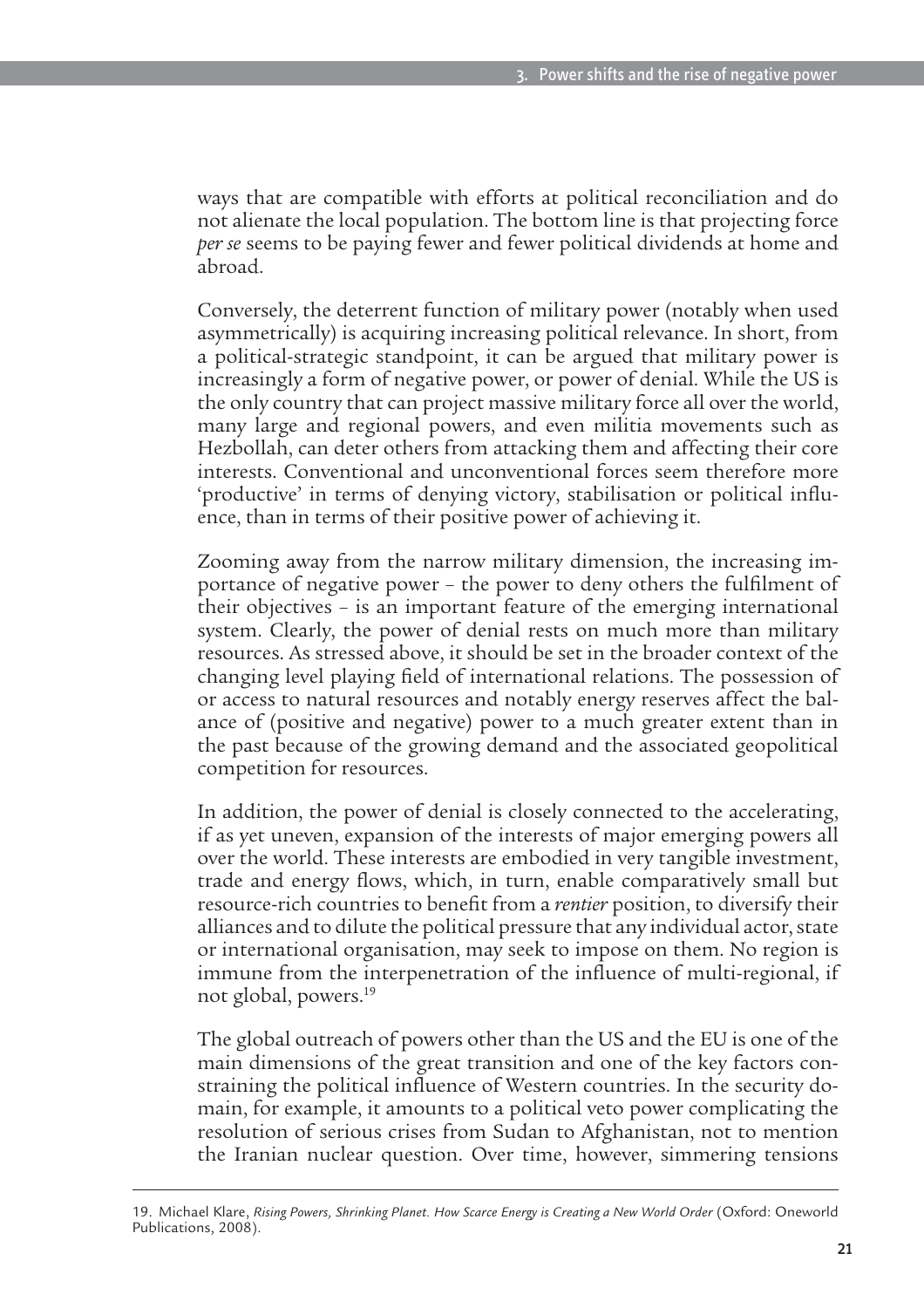benefit nobody. More broadly, excessive reliance on the power of denial will ultimately result in mutual constraints affecting established and rising powers alike.

The use of negative power leads to deadlocks across different policy areas instead of using issues linkages as vectors of cooperation. For example, the struggle for resources leads to a competition for political influence that often hinders political and economic reforms in resource-rich countries, thereby undermining sustainable development and paving the way for instability, which may in turn endanger both human security and economic investments. The point is that negative power may deliver shortterm gains for individual countries but it does so at the cost of long-term collective risks. These are risks that the international community can hardly afford at a time of flux when multipolarity is taking shape and interdependence is deepening. The implications of multipolarity and interdependence are explored more closely in what follows.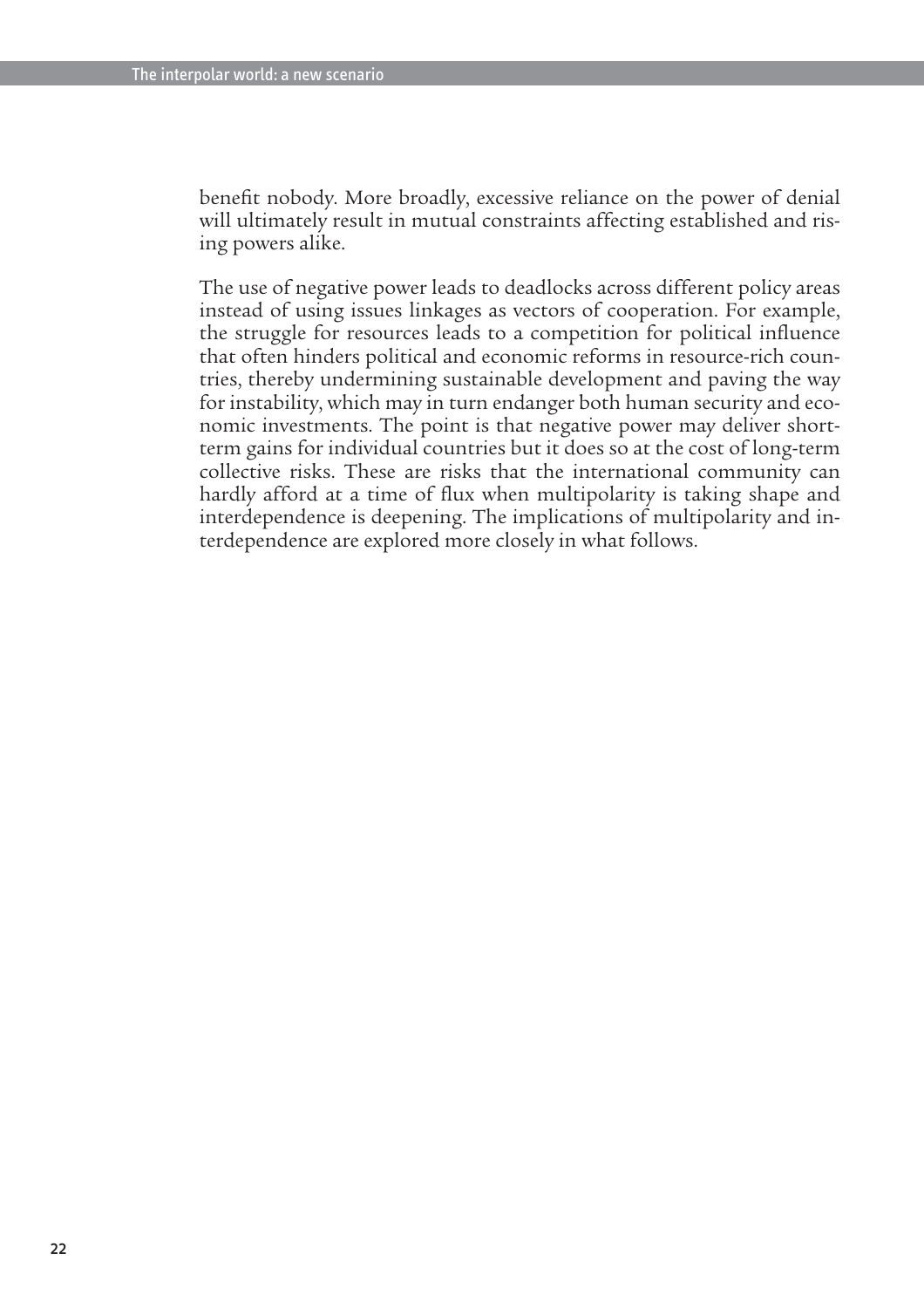# <span id="page-24-0"></span>4. Twin tracks: multipolarity and **interdependence**

Having illustrated the evolution of the level-playing field of international relations, the question is what the emerging international system will look like. The international system is arguably moving from what has been defined as uni-multipolarity, with the US holding material supremacy and maintaining enough influence to mobilise and lead collective action, to multipolarity proper.<sup>20</sup> The ongoing financial and economic crisis is accelerating this transition although features of the two systems will still coexist for some time.

Let us consider more closely the three main features of a classic multipolar system. The issues of primacy (of the largest power), balancing (by other powers) and scope for collective action are important to this assessment. As regards the question of primacy, power is distributed among three or more great powers in such a way that none is in a position to prevail over the others and acquire undisputed primacy in the system. This does not exclude, however, that one or more large powers are considerably stronger than others.

Concerning the scope for balancing, in a multipolar system great powers co-exist and often compete at the global and regional level, including by forming balancing coalitions and alliances. They may also enter into war with each other to gain more power or to defend their interests. No individual great power exerts overarching influence on the international system.

With regard to collective action, the cooperation of all major powers is required to address systemic challenges at the global or inter-regional level. Certainly, some powers may be more pivotal than others to global cooperative efforts on specific issues. However, the involvement of all the most important countries is, in most cases, a precondition for collective problem-solving.

This description of a multipolar system reflects many dimensions of the new international environment. However, it is not sufficiently accurate because it focuses too much on the relative power of major countries and not enough on the evolution of the actual context of their relations. In short, the problem with the multipolarity argument is not that it is wrong but that it is partial.

20. Samuel P. Huntington, 'The Lonely Superpower', *Foreign Affairs*, vol. 78, no 2, March/April 1999, pp. 35-49.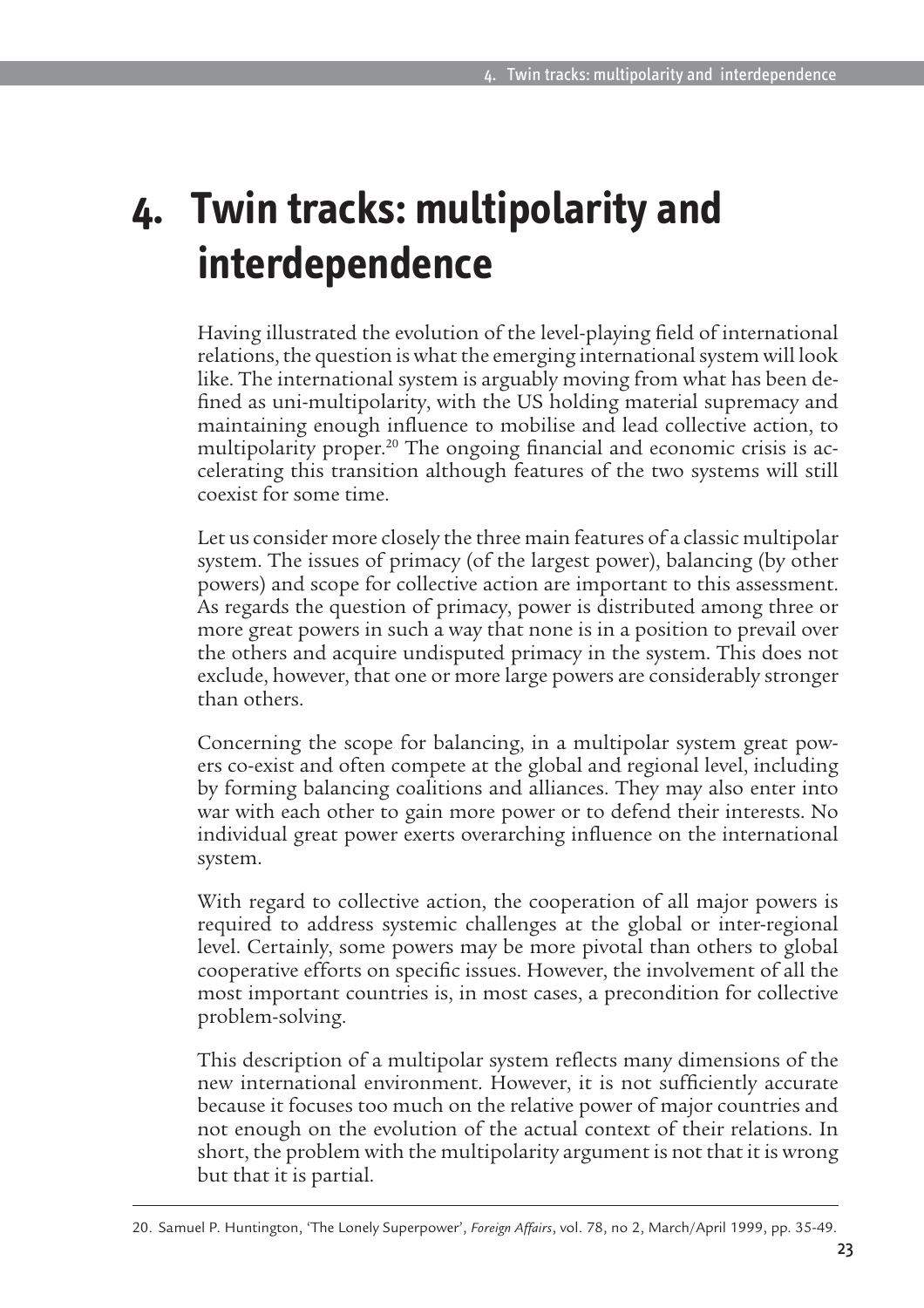The multipolarity debate emphasises changes affecting the relative power and the scope for balancing and competition among poles of power.<sup>21</sup> The point, however, is that power cannot only be measured relative to that of others, but should also be assessed relative to the changing level playing field of international relations and to the prevailing perceptions and expectations therein. Today, the international system is marked by deepening, existential interdependence. Interdependence is existential when its mismanagement can threaten not only the prosperity but the political stability and ultimately, in extreme cases, the very survival of the actors that belong to the system. Under this unprecedented condition, the ability to shape multilateral cooperation or lead collective action in addressing international challenges becomes a central feature of power.

Three issues lie at the core of global interdependence, namely the economy, energy and the environment. Economic growth, energy security and environmental sustainability are intimately interconnected. The momentous conjunction of economic, energy and environmental trends will test the ability of the international community to reconcile economic prosperity and political stability. Arguably, together with the fight against the proliferation of weapons of mass destruction, this will be the biggest challenge of the decades to come.

The global economic impact of the financial crisis triggered by the crash of the US subprime market spectacularly illustrates the nature of global economic interdependence. The globalisation and deregulation of finance has enabled large transfers of wealth to support productive investment and innovation all over the world but has also entailed the exposure of all liberalised financial markets to the collapse of a system ultimately based on a pile of debt. The economic consequences of the financial markets' meltdown and of the quasi-extinction of credit will weaken global economic growth for years. As noted above, the impact will be relatively harder on the US, the EU and Japan than on, for example, China and India. These countries, however, are suffering too as their exports to rich countries contract and foreign investments shrink.

The net geopolitical effect of this crisis will likely be to accelerate the shift of economic power and political influence from the West to the East, most notably to China.22 The risk is that both developed and emerging countries turn

<sup>21.</sup> With a view to the debate on whether the international system is unipolar or multipolar, see among others William C. Wohlforth, 'The Stability of a Unipolar World', *International Security*, vol. 24, no. 1, summer 1999, pp.5-41; Stephen G. Brooks and William C. Wohlforth, 'American Primacy in Perspective', *Foreign Affairs*, vol. 81, no 4, July/August 2002, pp. 20-34; Charles Krauthammer, 'The Unipolar Moment Revisited', *The National Interest*, no. 70, Winter 2002/2003, pp. 5-17; Christopher Lane, 'The Unipolar Illusion Revisited', *International Security*, vol. 31, no. 2, Fall 2006, pp. 7-41.

<sup>22.</sup> Roger C. Altman, 'The Great Crash, 2008 – A Geopolitical Setback for the West', *Foreign Affairs*, vol. 88, no. 1, January/February 2009, pp. 2-14.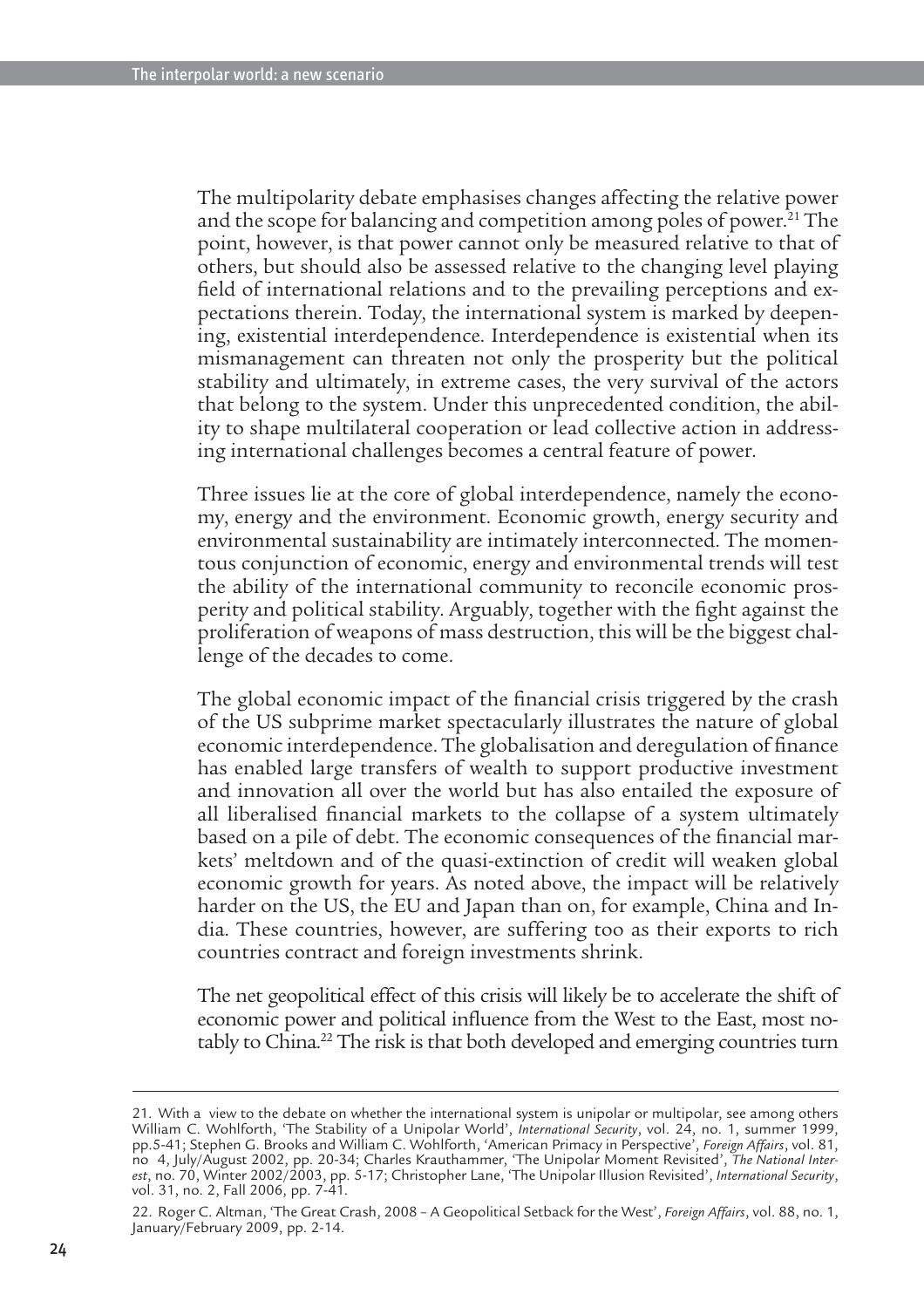more inward-looking as a result of serious economic and social turbulence, neglect the imperative of the international coordination of their economic policies and yield instead to protectionist tendencies and beggar-thy-neighbour policies, leading to political tensions. There is also a danger that the economic crisis detracts political capital and resources from crucial investment in, for example, the energy sector, clean technologies, and development aid at large.

While a concerted global effort to re-launch the economy is a priority, however, focussing on the far-reaching implications of future economic growth is at least equally important. Jeffrey Sachs points out that the world has entered the 'age of convergence' where sustained demographic expansion will be paralleled by increasing per capita incomes.<sup>23</sup> The latter will rise relatively faster in the developing and emerging countries that are catching up with richer nations. The resulting huge expansion of global economic output will have to be managed in such a way as to avoid even greater inequalities within and among countries, contribute to ending extreme poverty and be environmentally sustainable. Markets alone will not provide for that: multilateral cooperation will be of the essence.

The interplay of economic growth, energy-related greenhouse gas (GHG) emissions and climate change is unleashing what Nicholas Stern has defined the 'planetary' crisis.<sup>24</sup> Under the International Energy Agency (IEA) reference scenario, both global energy demand and CO<sub>2</sub> emissions will jump by 45 percent between 2006 and 2030. By then, it is envisaged that fossil fuels will still cover 80 percent of the world primary energy mix. As a result, the global competition for these resources will only intensify. China and India will account for over half of the increase in demand and, together with the Middle East, for 75 percent of the growth of emissions. The non-OECD countries' share of growth of energy demand and CO<sub>2</sub> emissions stands at, respectively, 87 percent and a staggering 97 percent.<sup>25</sup> There is widespread consensus that these growth rates are unsustainable and will trigger catastrophic climate change. The latter will accelerate the depletion of natural resources, engender the propagation of old and new health scourges, and disproportionately affect already poor regions whose population is expected to expand exponentially. In this context, climate change would act as a 'threat multiplier' and further undermine the stability and security of fragile states.<sup>26</sup>

<sup>23.</sup> Jeffrey Sachs, *Common Wealth. Economics for a Crowded Planet* (London: Allen Lane, 2008), pp. 17-53.

<sup>24. &#</sup>x27;La crise, une chance de sauver la planète', Interview with Nicholas Stern, *Le Monde*, 14 and 15 December 2008.

<sup>25.</sup> *World Energy Outlook 2008*, op. cit. in note 13, pp. 37-49.

<sup>26.</sup> On the security implications of climate change, see EU Council Document 7249/08, 'Climate change and international security', Paper from the High Representative and the European Commission to the European Council, 3 March 2008 and EU Council Document 16994/1/08, 'Climate Change and Security: Recommendations of the High Representative on the follow-up to the High Representative and Commission report on Climate Change and International Security', 12 December 2008. See also, from a US perspective, *Global Trends 2025: A Transformed World*, National Intelligence Council, 2008, pp. 40-57.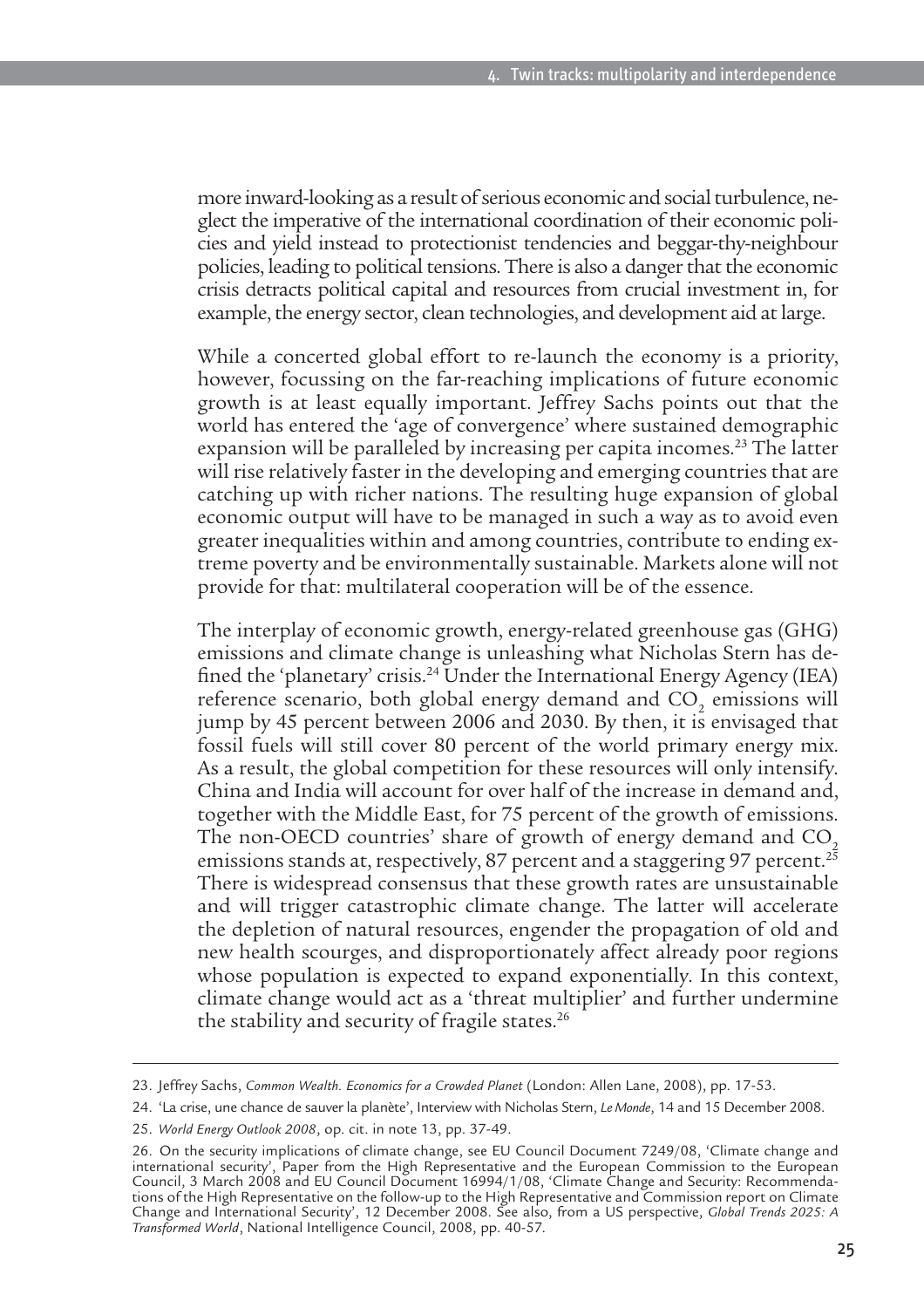Interdependence no longer mainly concerns trade and investment but involves issues that are central to the basic well-being and even survival of large parts of the world population. In conjunction with other security and development challenges, economic interdependence is evolving into existential interdependence. Looking at the ongoing financial crisis and at the envisaged planetary crisis, Stern makes the crucial point that both stem from a system that neglects the long-term risks produced by its own intrinsic functioning, focusing instead on immediate gains. While the impact of the financial crisis is very serious, however, the impact of the planetary crisis would be disastrous and irreversible. Meeting the challenges of existential interdependence through multilateral cooperation is therefore the overriding priority of the years ahead.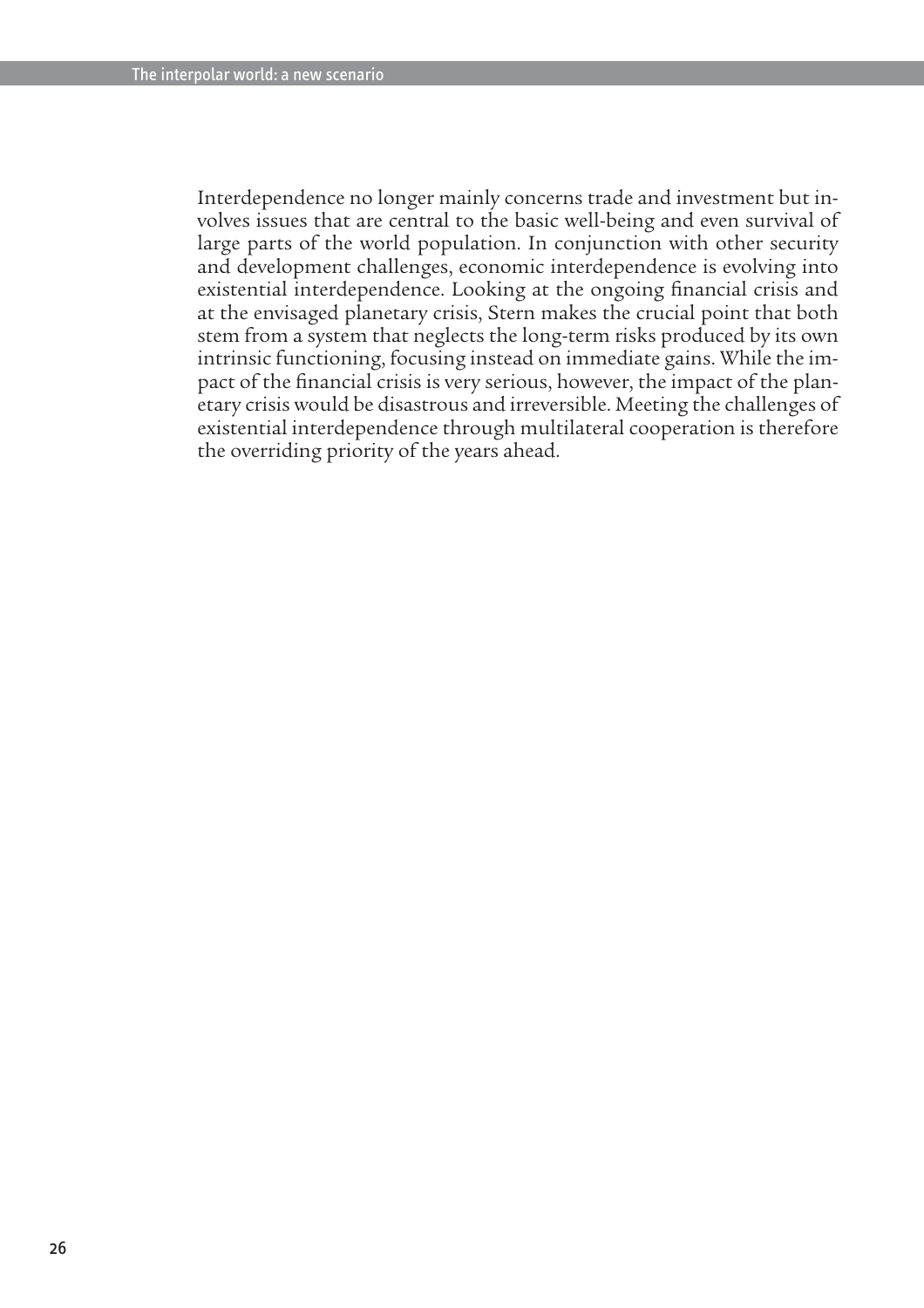# <span id="page-28-0"></span>**5. A new scenario: the interpolar** world

The combination of emerging multipolarity and deepening interdependence will change the course of international relations. Whether today it is fully established or not, multipolarity will be an important feature of the international system for decades to come. The big question is whether the emerging multipolar system will be a confrontational, competitive or cooperative one. It is safe to assume that these three dimensions will coexist, but it is critical that cooperation prevails over confrontation and that competition is not unrestrained, or else global security and prosperity may be compromised. The fundamental challenge, then, is how to promote a cooperative form of multipolarity in the age of interdependence. In other words, how to reconcile an effective multilateral order with a multipolar international system.27

As the world is changing fundamentally, a fundamental rethink of international relations and of the place of individual states therein is required. The daunting combination of many dimensions of change, however, challenges attempts to make sense of the great transition. Complexity is, quite rightly, the name of the game, which suggests that the transition is not amenable to quick fixes, mono-causal explanations and ideological readings. Recent important contributions to the debate on the evolution of the international system put complexity at the centre of the analysis. Both the emphasis put on 'relative power' and multiple ideological and political cleavages by Pierre Hassner<sup>28</sup> and the concept of 'non-polarity' in a world shaped by the seamless interaction of state and non-state actors put forward by Richard Haass signal the sense of uncertainty that surrounds the great transition.<sup>29</sup> Both these contributions wisely refrain from offering grand designs to reduce and domesticate complexity with unilateral initiatives or ambitious institutional constructions.

And yet, while complexity is impeccable in theory, it is problematic in practice when it comes to policy-making and even more so when it comes to multilateral cooperation. In a complex international environment, there is a need to identify the key actors and factors shaping developments. It is suggested here that major global and regional powers remain the decisive actors that will shape the future for better or for worse. Successfully

<sup>27.</sup> *The New Global Puzzle*, op. cit. in note 8, pp. 206-9.

<sup>28.</sup> Pierre Hassner, 'Le siècle de la puissance relative', *Le Monde*, 2 October 2007.

<sup>29.</sup> Richard N. Haass, op. cit. in note 16.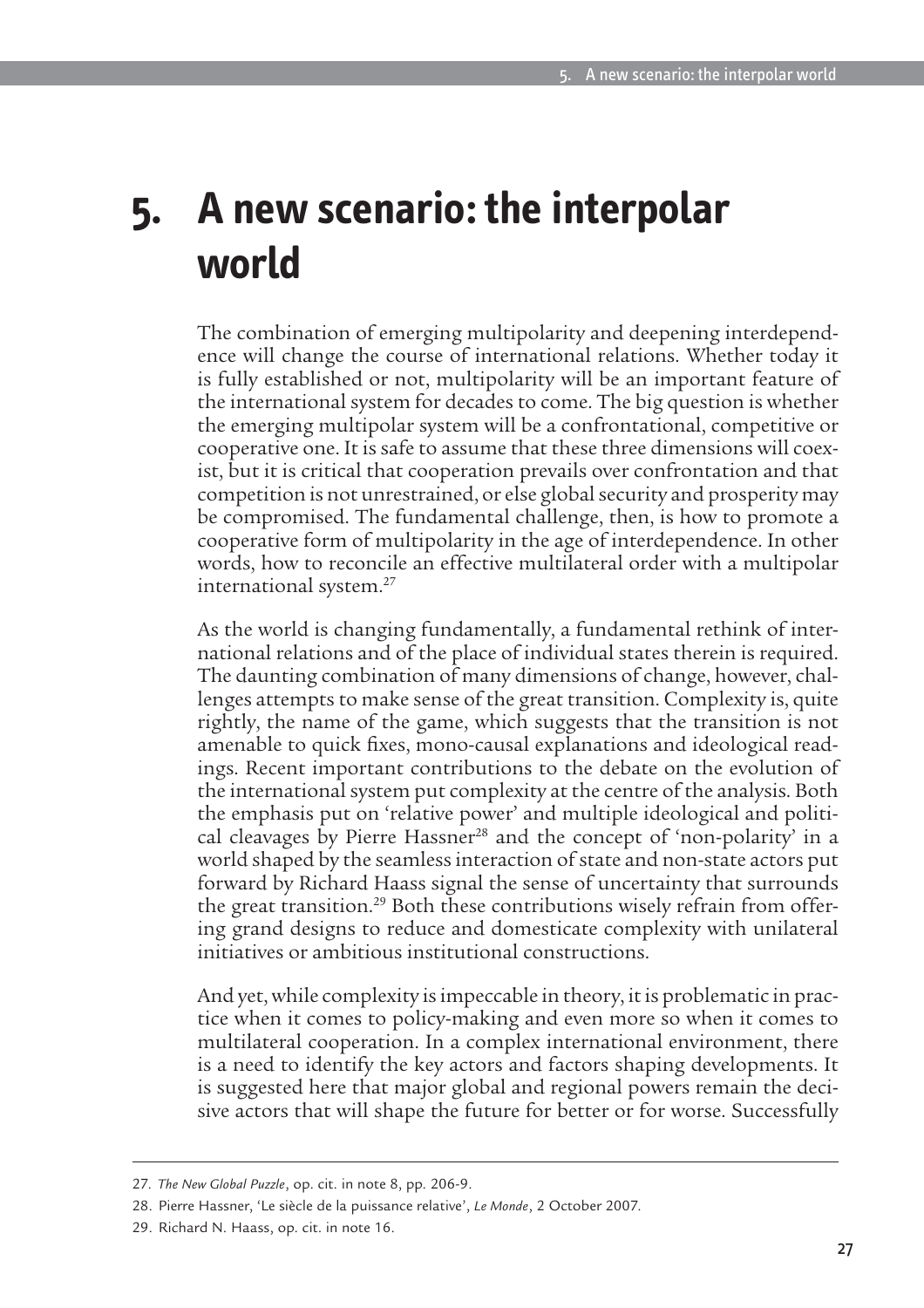addressing the conundrum of emerging multipolarity and deepening interdependence rests primarily on their active, albeit not exclusive, engagement. In fact, this is more the case today than it was only a few years ago. For one, the sheer proliferation of significant global and regional powers implies that their mutual relationships need to be redefined, which will affect the scope for more or less cooperation. For another, some of these powers articulate powerful worldviews and, in some cases, express strong nationalist sentiments, which may prejudice attempts at cooperation if respective perceptions remain far apart.

Furthermore, while power is indeed diffuse, states have acquired relatively more influence in critical domains beyond the traditional high politics of internal and external security and foreign affairs. National energy companies, sovereign wealth funds and protectionist tendencies attest to this trend. Following the financial crisis, strong public intervention in bailing out financial institutions, supporting credit, rescuing entire branches of industry and reshaping the global financial system points to a larger role of the state in the economy than commonly expected until recently.

The greater role of the state in international politics, economics and security is a factor of growing importance in shaping the international system. Based on this insight and on the co-existence of power politics and cooperation, a different scenario can be envisaged from sheer, confrontational multipolarity. The emerging international system could be best defined as interpolar. Interpolarity epitomises the basic connection between the two fundamental dimensions of the great transition described here – multipolarity and interdependence. Under the scenario of interpolarity, power is progressively redistributed at the global level, with resulting controversy and tensions, but is ultimately used to enable international cooperation in addressing major common challenges. Interpolarity differs from multipolarity given its focus on the challenges of interdependence and it differs from nonpolarity because it puts the accent on the relations between large state actors, while not neglecting the importance of trans-national relations. The notion of interpolarity includes both an assessment of the state of play and a perspective, or aspiration, on the shape of things to come. It is a realistic bet on improving the future based on the diagnosis of current developments.

Interpolarity is interest-based and problem-driven. It also puts the emphasis on cooperative solutions and collective security and focuses on the process and institutions by which the convergence of the main powers around common priorities can be fostered. A reading of the international system based on interpolarity paves the way towards the reform and strengthening of the multilateral order. The point is that no future multilateral order will be viable if disconnected from the transformation of the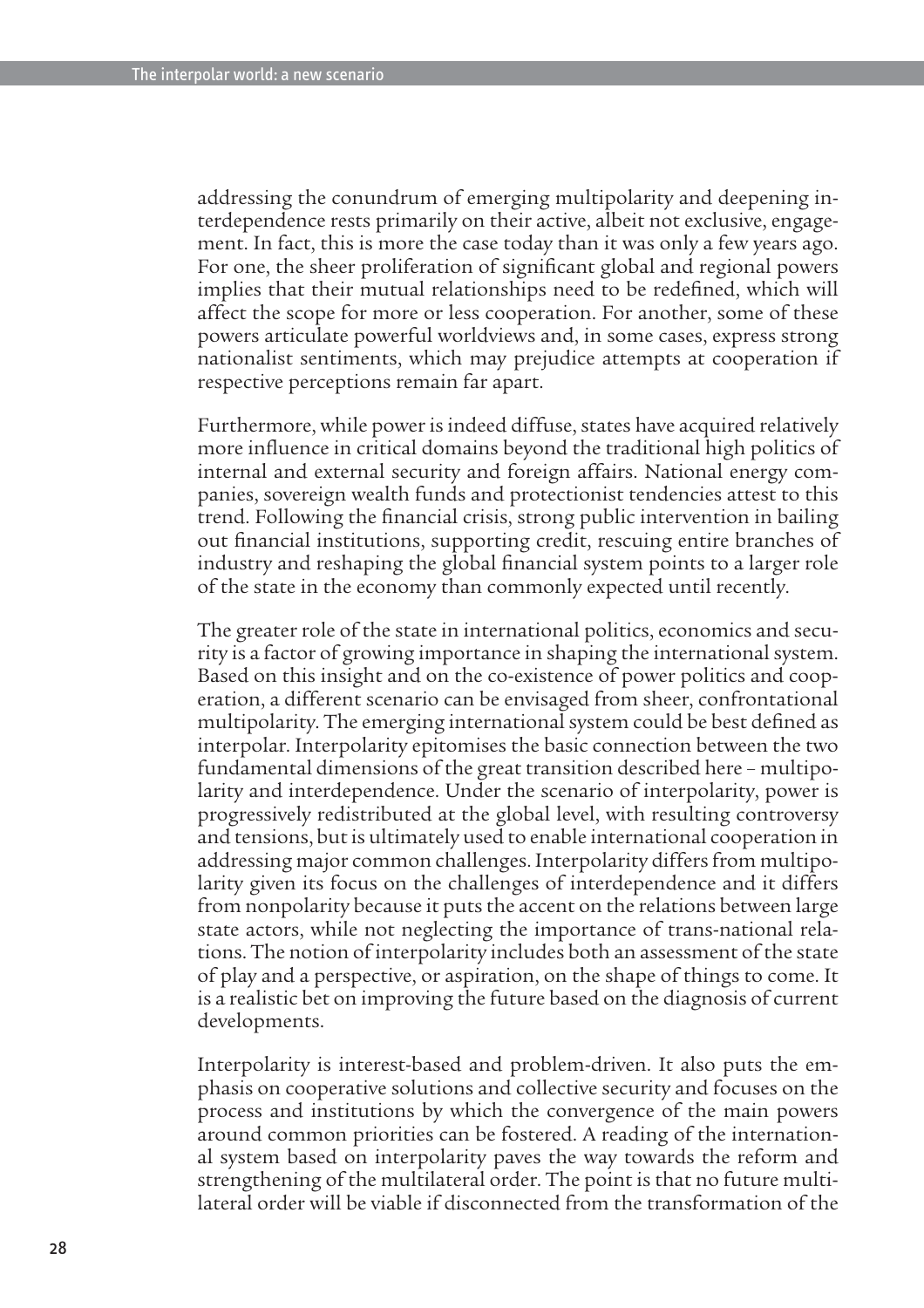underlying international system and from the distinctive interests of the main powers therein.

The world is a more competitive place than it was only ten years ago and, in the absence of political will to avert that, it will be even more so ten years down the line. Given the decisive role of global and regional powers in promoting regulation or unleashing competition, their interests should be considered as the basic pointers to identify scope for convergence, divergence, or clashes. To be sure, national interests are clearly not the only variable affecting international relations, but their importance as enablers or spoilers of cooperation remains unparalleled. Furthermore, focusing on interests does not mean emphasising ruthless self interest, quite the contrary.

Interests are not fixed: they evolve like any other man-made idea. Their evolution depends of course on variables that are both internal and external to each country, as well as on both ideological and material factors. If, however, ideology, politics and practical needs shape interests over time, then the future course of international relations is open and not bound to lead to instability and confrontation.

At a more fundamental level, interdependence enters the strategic calculus of all countries, including the most powerful ones. The growing emphasis on the need for international cooperation expressed by, among others, the new American administration, the EU, China and Brazil, while their accents and specific prescriptions may differ, proves this point. The difference between self-interest and shared interests may be less clear-cut than it appears at first sight. Arguably, few core national interests will be durably fulfilled without taking into account the interests of other major players and, where possible, building on the scope for convergence between them. Enlightened self-interest provides a reasonable and workable basis for interpolarity.

Interest-based interpolarity is problem-driven in so far as it builds on the expanding range of serious challenges that require cooperative solutions for the simple reason that they affect many countries in a context where no country, no matter how powerful, can unilaterally provide for its prosperity, stability and security. In particular, no issue has potentially more far-reaching consequences for global prosperity and stability than climate change. The complex links of this challenge to many others, such as energy security, development, food security, migration flows and even the political stability of the most affected areas, mean that it will be the defining issue of international relations over the next few decades. It is by now obvious that all countries have a stake in addressing together this set of challenges as none is sheltered from the direct or indirect consequences of failure. When focussing on present and upcoming common challenges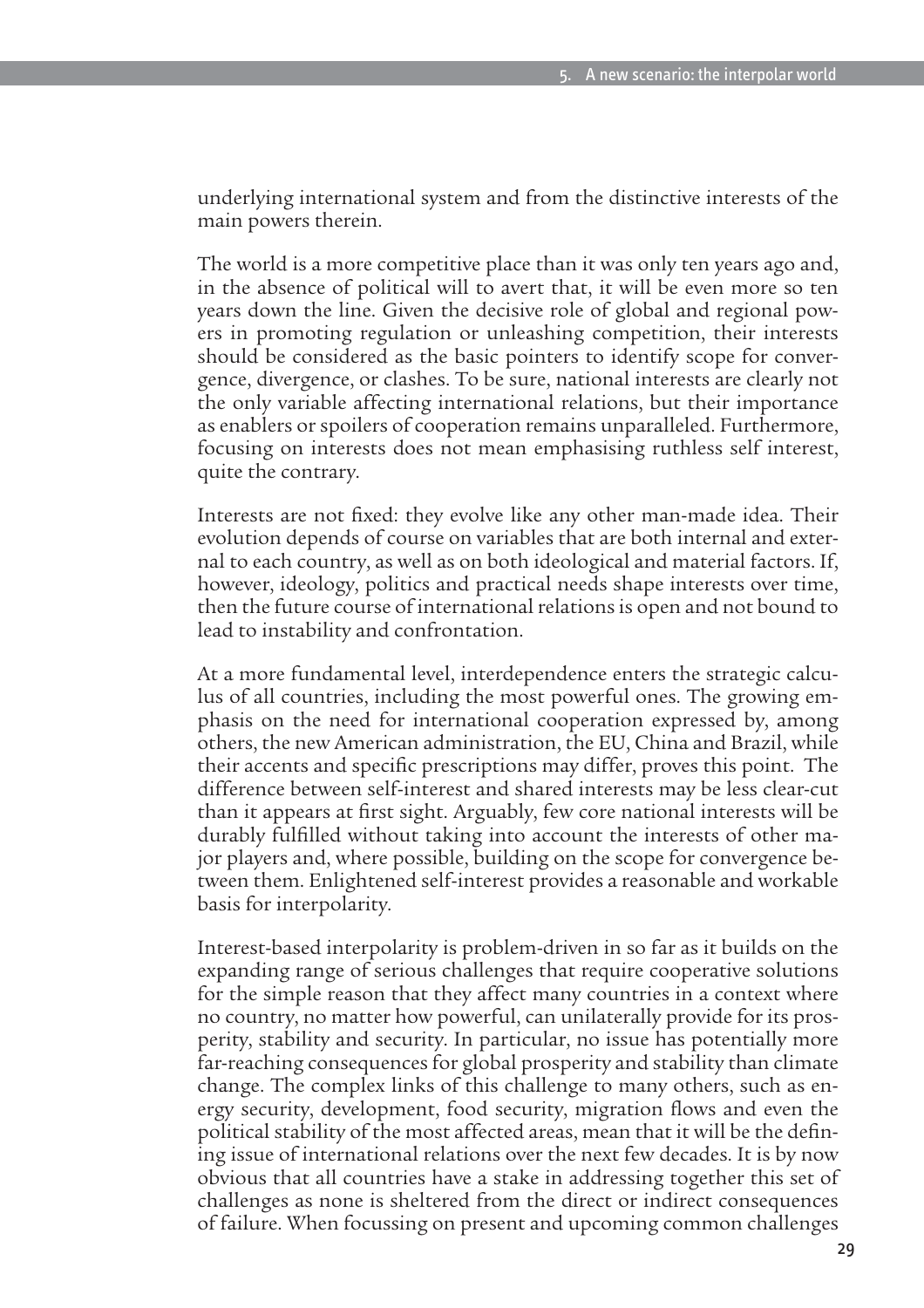as opposed to political posturing and ideological drifts, the scope for and advantages of cooperation in an interpolar world become apparent.

This does not mean that the existence of different sets of values should be neglected. Value-based assumptions, interpretations and behaviour are and will of course remain important to international life. As noted above, the proliferation of global and regional powers with distinctive traditions and worldviews makes the international system more diverse and potentially complicates international cooperation. Rather, the question is whether different values and ideologies should be considered as *the* primary factor structuring relations between great powers. Confronted with the pressing challenges of interdependence, the answer is that ideological differences should not override the critical need for common action or else the ability to manage interdependence, deal with serious international crises and achieve overall stability will be compromised. That would in turn undermine or considerably complicate efforts at progressive political transformation.

Moreover, in an interpolar and diverse world, the coherence between the Western discourse and practice will be much more closely scrutinised. The application of double standards in relations with different countries, and to different matters, undermines the Western normative strategy. The US and European countries will be less and less able to escape pointed reminders of their own behaviour when seeking to enjoin others to respect basic norms and principles of good political and economic governance. The point is therefore not to abandon a 'transformative' agenda aiming at expanding the rule of law, human rights and democracy, but to pursue it with less rhetoric and more consistency, in a way that corresponds to the features of an interpolar world.

Besides focusing on the convergence of interests and on the solution of shared problems, an interpolar system is also, and distinctively so, process-oriented. Procedural norms such as inclusiveness and reciprocity are and will be crucial to the success of international cooperation. Getting the process right is the basis for promoting convergence between all countries and major powers in particular. The common definition of the problems at hand is a necessary (although *per se* insufficient) condition for the common definition of legitimate solutions. In an interpolar world, leadership will have to be creative, inspirational, inclusive and, to some extent, embedded in institutionalised interaction between the major powers. New avenues have therefore to be explored for the reform and adaptation of multilateral frameworks and instruments.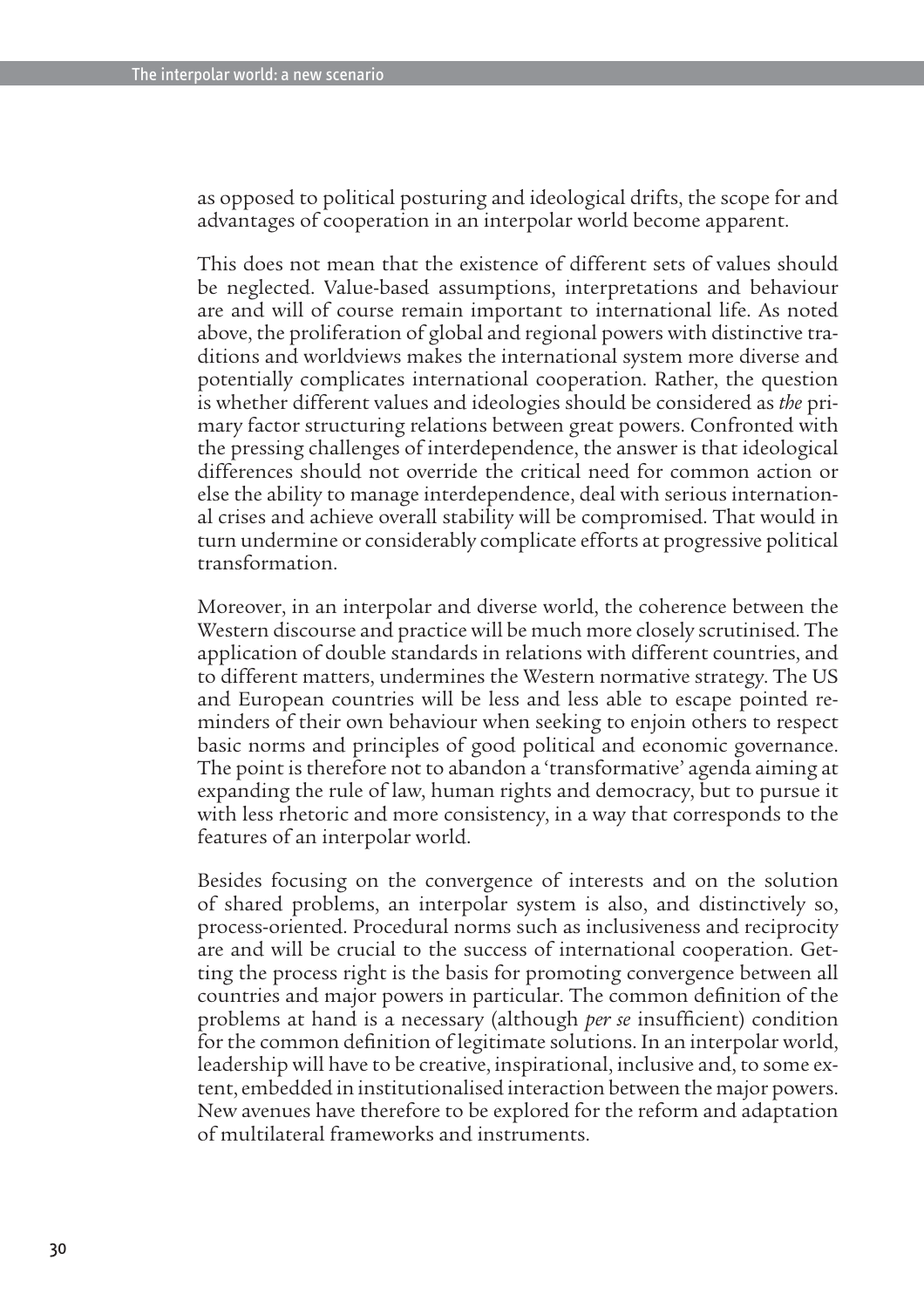# <span id="page-32-0"></span>**6. Multilateralism in an interpolar** world

For all the challenges and threats ahead, an interpolar system and a multilateral order are compatible. It may even be said that the demand for multilateral cooperation is inherent to interpolarity. Interdependence demands regulation and a strong case can be made that, in a system with multiple centres of power, unbound competition and conflict ultimately hamper all major stakeholders, not to speak of more fragile states. The question is therefore how to adequately respond to the demand for multilateral cooperation. More specifically, it is a matter of making the multilateral order fit for the new scenario of interpolarity.

If it is to succeed, the reform of multilateralism will have to reflect and accompany the two fundamental trends identified above. First, the shift of power and influence, which poses the problem of the representativeness and legitimacy of multilateral fora. Second, the deepening of interdependence, which raises the issue of the effectiveness, coordination and resources of international organisations and regimes.

In envisaging the reform of the multilateral order, the same reasoning should apply as in assessing the features of the international system. In both cases, it is not a question of neglecting complexity and pluralism but of introducing a sense of priorities as a basis for action. This is the reason why, in what follows, particular attention is paid to summit diplomacy. In a system where the role and responsibility of major state actors are growing, summit diplomacy has new potential to become the lynchpin and the trigger of broader multilateral cooperation. The prominence of the G20 as a forum to address the economic crisis and the increasing visibility of bilateral or minilateral summits involving in variable geometries the US, the EU, Russia and major emerging powers attest to this.

In order to make multilateralism fit for an interpolar world, a dose of pragmatism is needed. It is necessary to go beyond the debate on the respective merits of more or less institutionalised and binding forms of multilateral cooperation. The key will be to harness what works best in different formats and make them compatible and mutually reinforcing. However, there should be no illusion that intermittent coordination at summit level will suffice to confront the challenges of existential interdependence. Fixing targets, adopting clear and enforceable rules and monitoring their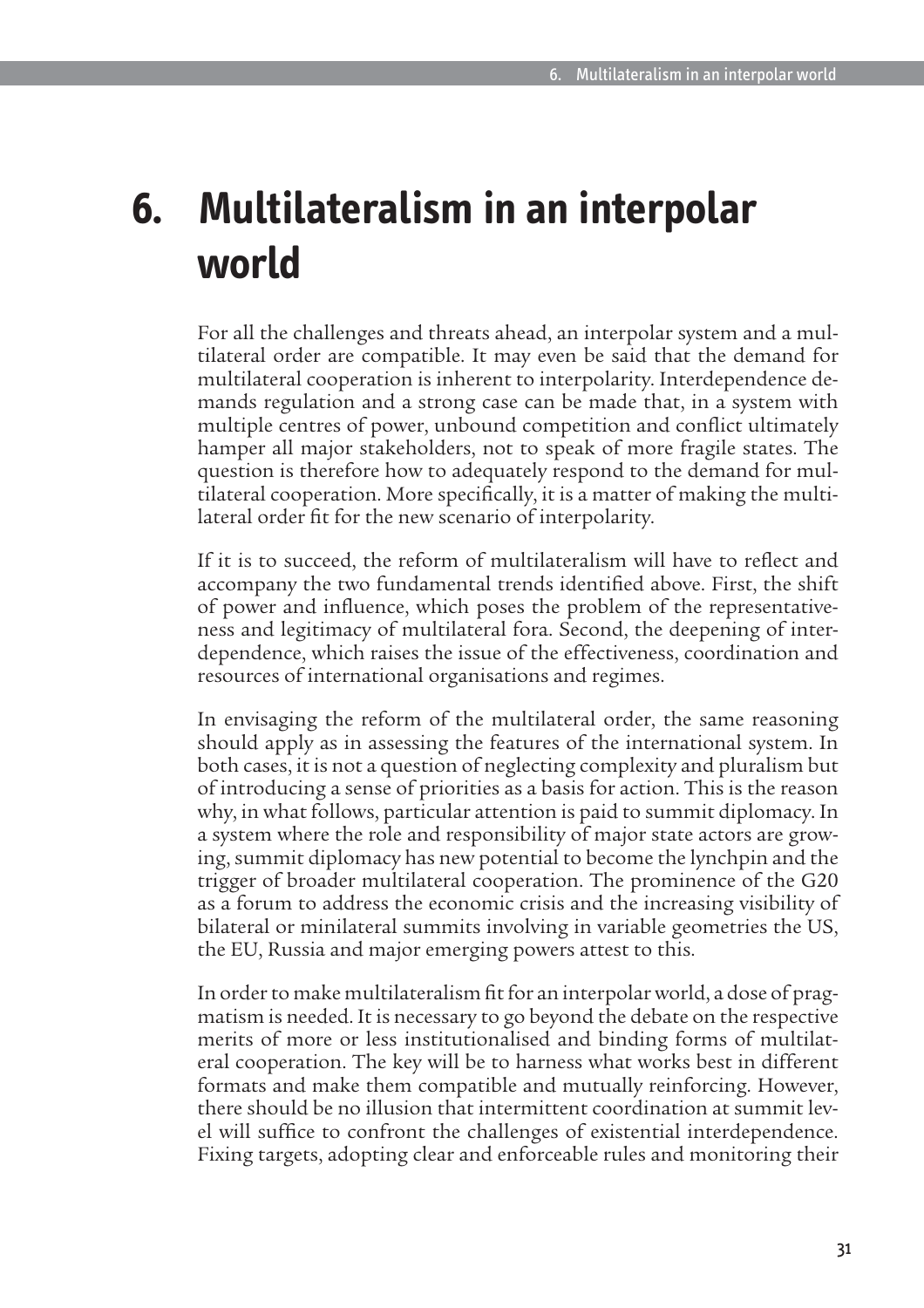implementation will be of the essence, whether in dealing with climate change, fulfilling development goals, proceeding towards disarmament or fighting against the proliferation of weapons of mass destruction. This should be the perspective guiding the upgrading of summit diplomacy.

Five positive features of global summitry are worth pointing out. Summit diplomacy reflects the decisive role of major powers in enabling or stifling multilateral cooperation. It is a more flexible format than that offered by international institutions with broader membership, fixed competences and sometimes stiff procedures. It can cut across different policy domains and promote positive issue-linkages among connected dossiers. It can be established and developed at variable geometries, bringing together the most decisive countries on specific issue areas. Last, and perhaps most relevant, it provides an unparalleled platform for building confidence and trust among major powers by allowing for informal exchanges among their leaders. This is an opportunity to develop personal links and promote a better appreciation of respective priorities and concerns.

At the same time, three major shortcomings have so far hampered the effectiveness and legitimacy of summit diplomacy. First, landmark commitments often do not translate into action, weakening the credibility of the very forum expressing them. This is the case, for example, with the repeated G8 pledges to boost development aid for Africa, which are yet to be fulfilled. Second, the question of what countries get to attend or not attend the summits has become increasingly controversial, affecting their political legitimacy and practical viability. It is understood that the timid inclusion of the G5 (Brazil, China, India, Mexico and South Africa) in the so-called Heiligendamm process of selective cooperation with the G8 is only a first step towards a more far-reaching change of format. Third, summit diplomacy may weaken the authority of established multilateral frameworks, notably the UN family, if anything by way of unintended consequence.

Summit diplomacy can do more and can do better, but one should not ask or expect from summits what they cannot deliver. Instead, one should be clear on what is the added value of summits in addressing the challenges of interdependence and security. Based on that assessment, the focus should lie on the conjunction between summits and 'thicker' forms of multilateral cooperation at the global or regional level. Summits are best suited for confidence building, top-level agenda setting and connecting bilateralism, 'minilateralism' and multilateralism. The last point often goes unnoticed but is of particular relevance.

As noted above, major powers have already established or are upgrading a loose web of bilateral or minilateral dialogues and partnerships. The pressure of interdependence motivates large powers to consult and cooperate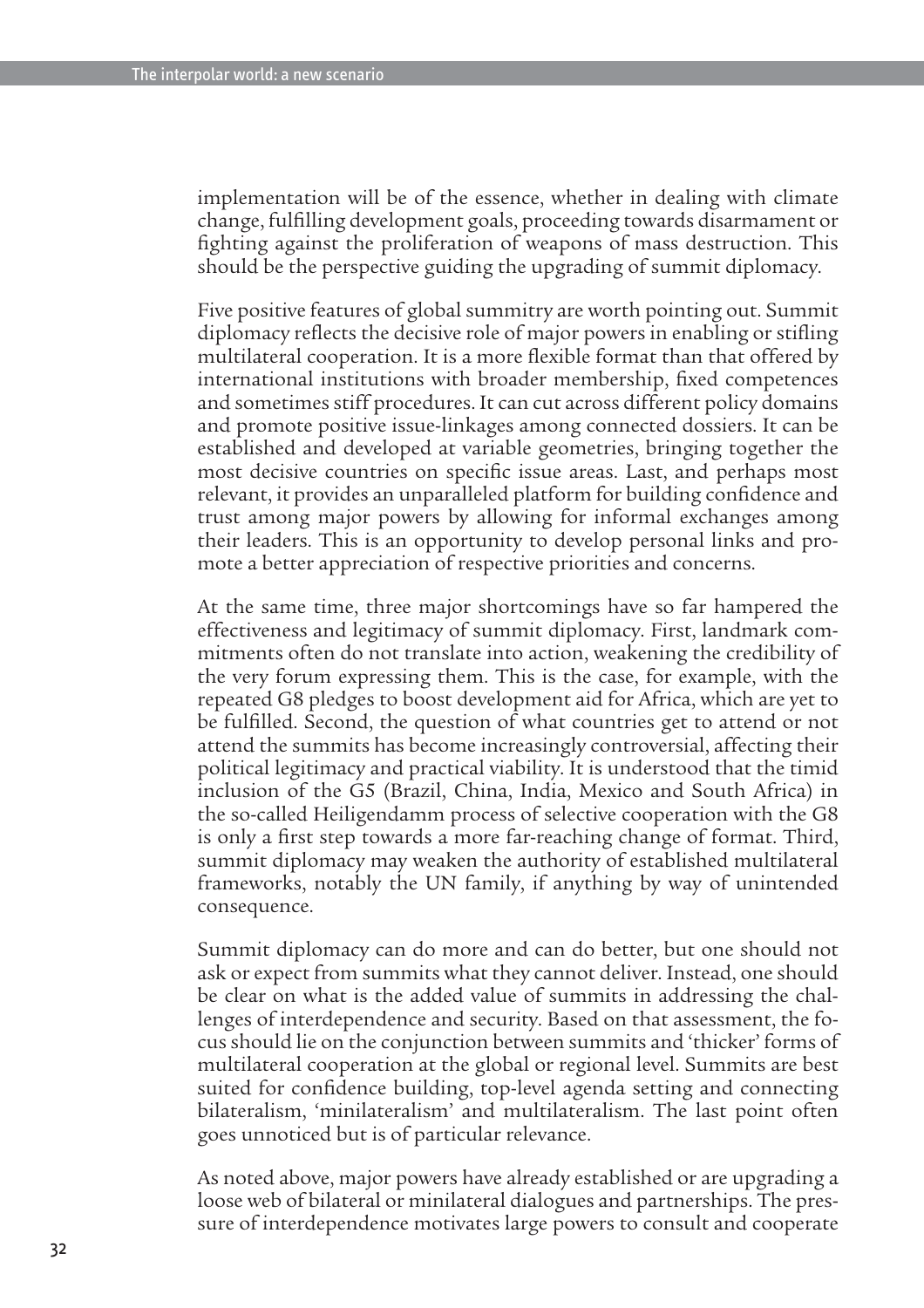and also join forces in addressing shared problems. Top-level economic and trade dialogues between the US and China and the EU and China have been set up in the last couple of years; the US and India are forging a strategic partnership based on the American support to the development of India's nuclear sector; India, Brazil and South Africa have launched a trilateral forum for consultation and collective action, called IBSA; China and Russia hold regular summits while trilateral summits with India have also taken place. These are only a few, diverse examples of the variety of bilateral or minilateral formats quite casually popping up to manage interpolarity. Summit diplomacy can enhance the effectiveness and coherence of these formats and also prevent competition among them. The most creative solutions emerging from bilateral or minilateral cooperation could, as appropriate, be mainstreamed at the multilateral level.

As the interpolar system is interest-driven and problem-oriented, so form should follow function in reforming the multilateral order.<sup>30</sup> Recent innovations provide interesting pointers. In addressing the reform of global finance and seeking to deal with the economic crisis following the credit crunch, the G20, including the countries representing almost 90 percent of global GDP, constitutes a major development. The G20 has acted as an important focal point to encourage the convergence of major economic powers around a common set of priorities and to force them to discuss and attenuate their differences. The very presence of the G20 has played an important role in reassuring financial and economic actors although the summit in London in April 2009 has only laid the first steps in a process of economic recovery that remains fragile. However, the G20 does not necessarily include all the countries whose participation is most relevant to address other common challenges, from climate change to proliferation issues. Different formats can be envisaged depending on the task at hand.

For example, bringing together the largest emitters of greenhouse gases to discuss viable recipes for a global deal on climate change can help pave the way towards compromise in larger fora. Options for future formats may include regular summits between major producers and major consumers of energy where the related concerns on the security of demand, the security of supply and excessive price volatility could be addressed. A platform where all major donors and selected representatives of development aid recipients meet to give new impetus (and resources) to the Millennium Development Goal (MDG) agenda could be considered as well.

The G8 needs to reform in order to remain relevant, as it does not fully include the actors that are core to many of the problems of complex inter-

30. Jeffrey Sachs makes this point when addressing the organisational changes required at the national and international level to support effective international cooperation. See 'Common Wealth', op. cit. in note 23, p. 332.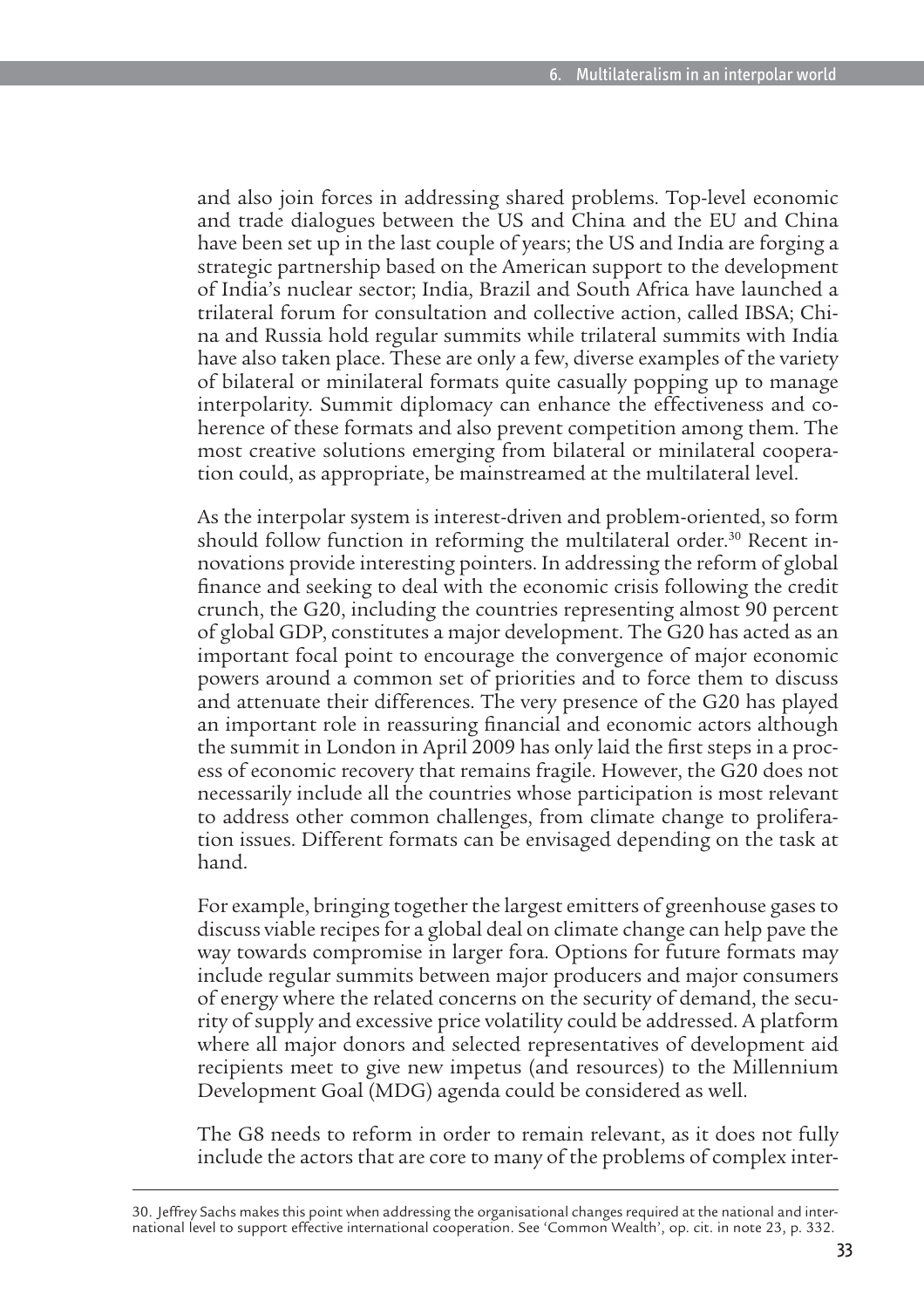dependence, and that are pivotal to their solution. The G8 could be progressively enlarged to a fully-fledged G13 or  $G16$ ,<sup>31</sup> effectively becoming the hub of different summit formats. Most of the countries meeting in, say, the G16 will be part of most of the other fora. This will boost the toplevel coordinating and agenda-setting function of this summit without burdening its agenda with too many issues or excessive detail. Besides, the G13/16 could be well-positioned to cut across different sets of issues and identify positive trade-offs. Links between the energy, environmental and development agenda immediately come to mind but many others can be imagined. For all the potential of summit diplomacy, however, it cannot be stressed enough that summitry will only deliver if well anchored to existing multilateral global and regional institutions and rooted in a dense web of trans-governmental and trans-national cooperation.<sup>32</sup>

Relevant international organisations should be involved in the preparation of the summits and fully associated to the summit meetings, as has been the case, to some extent, with the G20 summit in London. Once a framework political agreement has been achieved, further negotiations with a broader range of stakeholders, the adoption of legal acts and the implementation of agreed measures should be delegated to the competent organisation or to a set of bodies mandated to work together with clear criteria and objectives. These institutions should of course be endowed with the necessary human and financial resources to carry out their tasks. Furthermore, viable summit diplomacy requires regular meetings at the ministerial level to underpin the top-level political process, as well as permanent cooperation at the expert-technical level. In this context, it will be essential to further involve in multilateral policy-making the non-state actors whose expertise, resources and outreach are key to enhancing the legitimacy and effectiveness of multilateral cooperation.<sup>33</sup>

Last but not least, the possibility of setting up small secretariats to enhance the effectiveness of summit meetings, supporting for example the proceedings of the G20 or the enlarged G8, should be explored further. The decision of whether and, if so, how to create new bodies should be based on considerations of efficiency and should aim to improve overall coordination and continuity. So as to prevent excessive institutional proliferation, ways of establishing such secretariats within existing international organisations could be considered. This could entail either creating

<sup>31.</sup> The G16 format has recently been proposed in 'A Plan for Action. A New Era of International Cooperation for a Changed World: 2009, 2010 and Beyond', a report by the Managing Global Insecurity project involving the Brookings Institution, New York University and Stanford University, September 2008.

<sup>32.</sup> On the importance and growing role of government networks of regulators, legislators and judges and on their connections with international organisations, see Anne Marie Slaughter, *A New World Order* (Princeton and Oxford: Princeton University Press, 2004).

<sup>33.</sup> Jeffrey Sachs highlights the contribution of academic experts, business, philanthropists and non-governmental organisations to international cooperation in 'Common Wealth', op. cit. in note 23, pp. 291-339.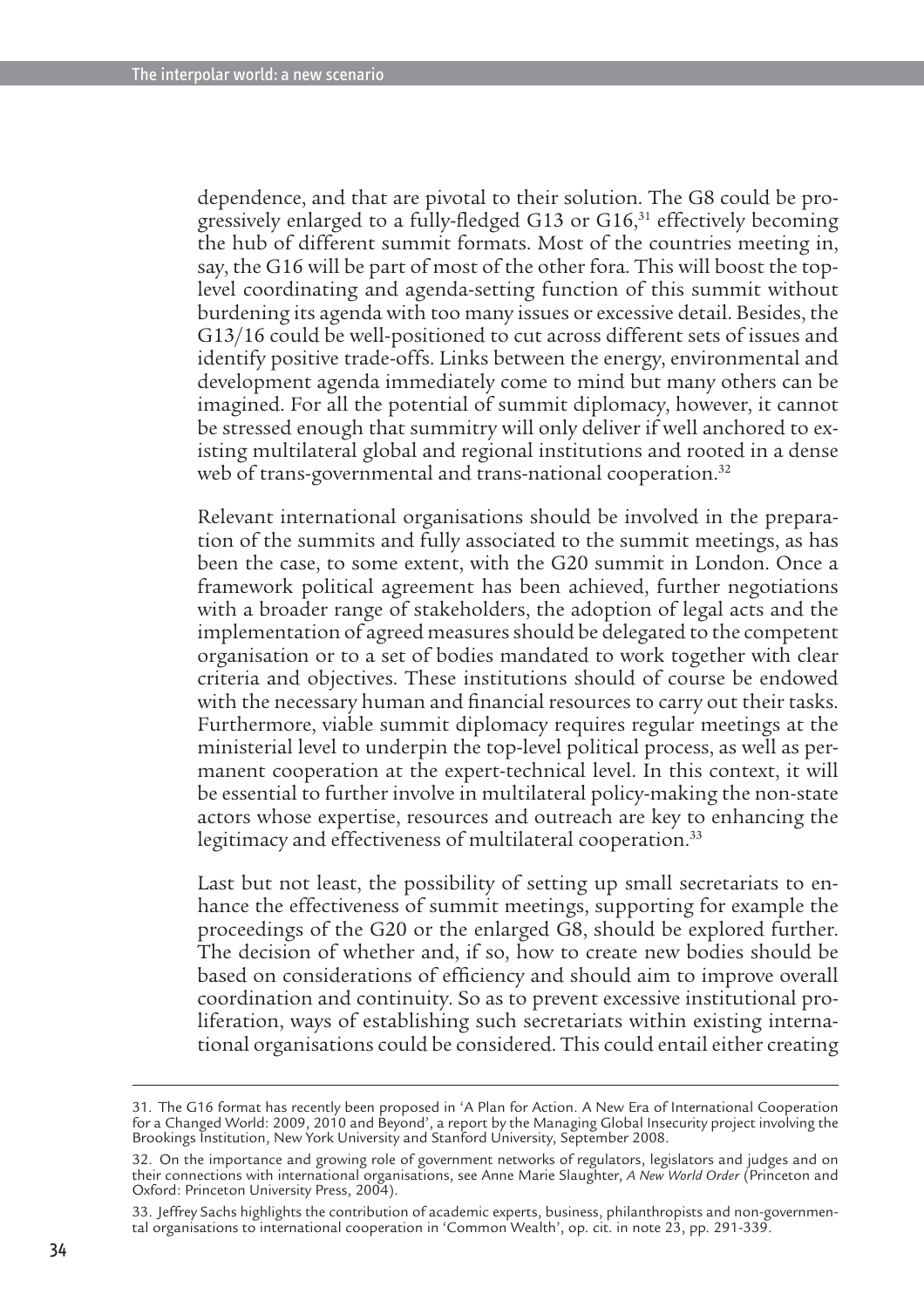new departments therein or attributing new responsibilities to existing ones. More thought should be dedicated to these options, which may also entail institutional joint ventures between existing organisations, for example across the domains of energy and the environment.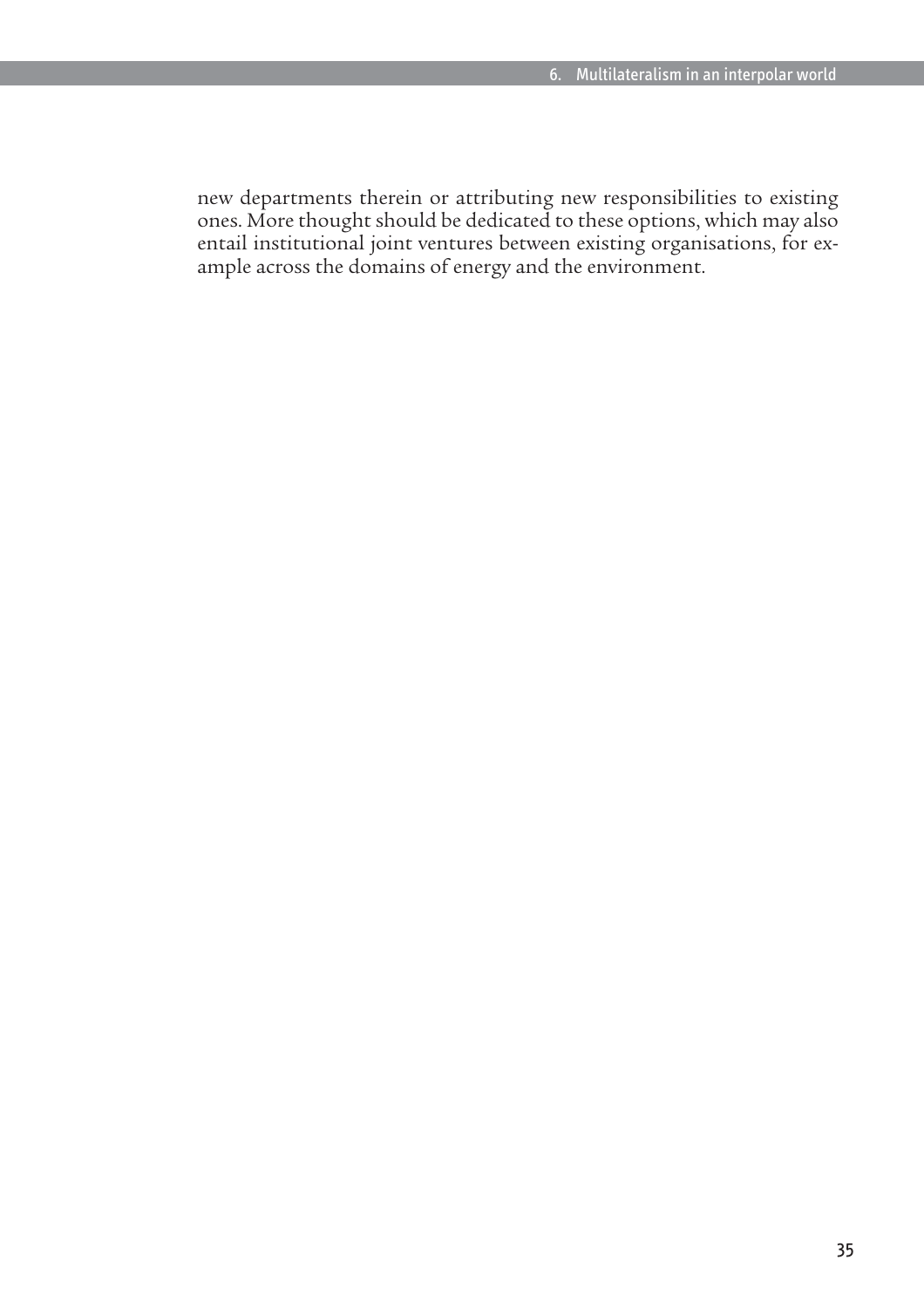####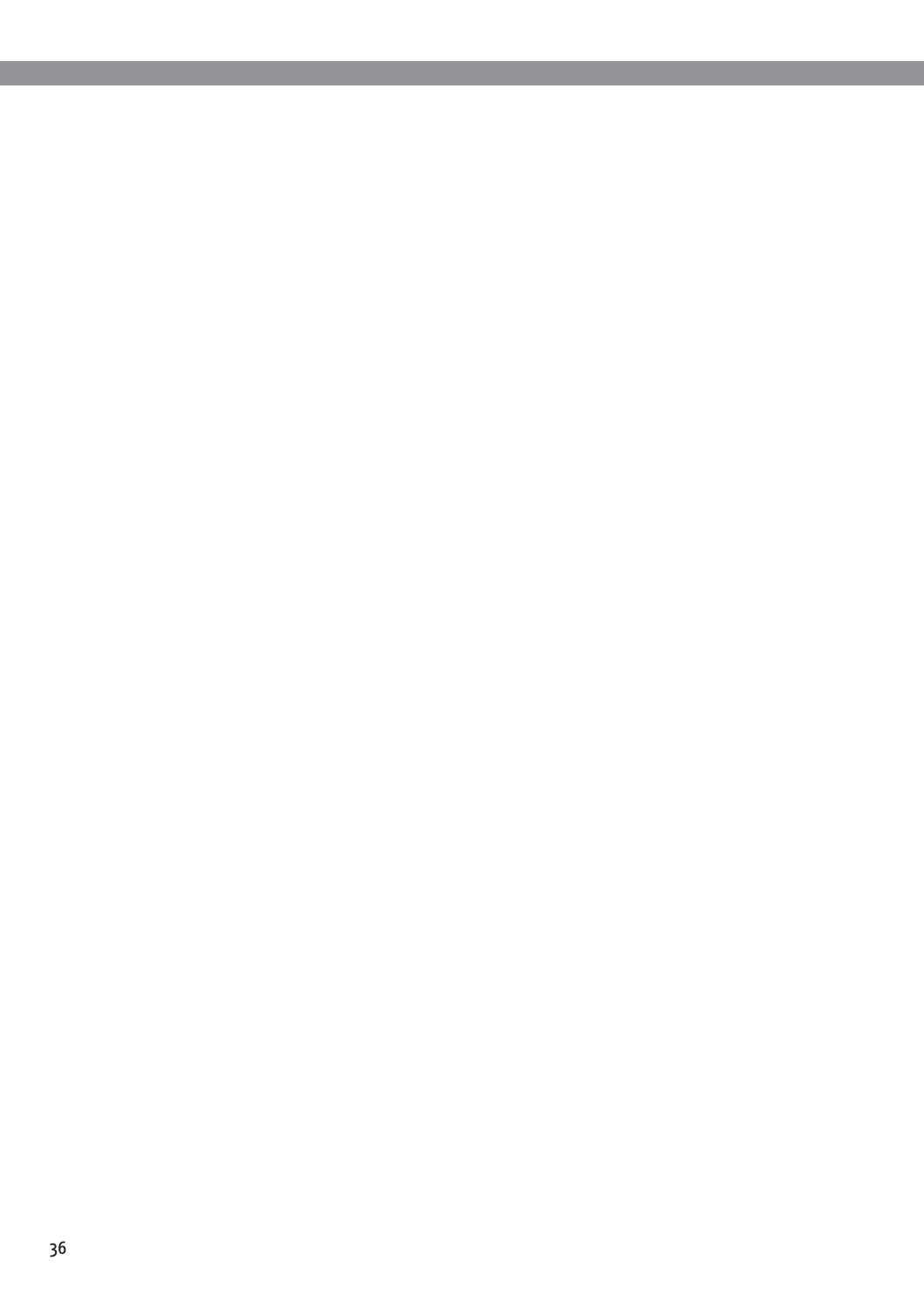### **Conclusion**

The redistribution of power at the global level and the deepening of interdependence are the two basic trends that are re-shaping the international system. Based on this diagnosis, this contribution argues that the defining challenge of the years ahead will be to manage interdependence through peaceful means and multilateral arrangements. That will require engaging all the major powers whose involvement is critical to address the shared challenges of the economy, energy, climate change and the proliferation of weapons of mass destruction, among others.<sup>34</sup> This effort may or may not succeed, but should drive the foreign policy of the EU.

The emergence of an unstable multipolar world, which many fear is upcoming, can be averted. A new, alternative scenario can be convincingly fleshed out using the concept of interpolarity. In an interpolar system, the main powers regard cooperation to address the challenges of interdependence as a strategic priority. Interpolarity provides both a realistic assessment of the state of international affairs, where the prosperity and security of major powers and of the international community at large are increasingly interconnected, and a prescription for future action.

To be sure, daunting obstacles may divert the evolution of the international system away from the interpolar scenario presented here. But letting the ongoing transition drift towards a world of confrontation among different poles of power would be a political and strategic failure. Instead, the choice is at hand to build on the scope of shared interests and expand it, fostering mutual trust and international cooperation. Under conditions of existential interdependence, when impending collective risks far outweigh short-term individual gains, that is a political imperative.

The EU stands at the crossroads between a multipolar and an interpolar global system. In principle, the EU is equipped with the right baggage of values and policy tools to make a real difference in bringing about an interpolar world and strengthening the corresponding multilateral structures. This is at the core of the very mission of the EU to build sustainable peace well beyond its borders. In practice, however, the ability of the EU to deliver in a world of great powers, at a time when its economic growth as well as its political and social cohesion are wavering, is under question.

The EU can showcase considerable achievements. It has successfully promoted the agenda of sustainable development and climate change at the

<sup>34.</sup> As to the partnerships established by the EU with emerging global actors, see Giovanni Grevi and Álvaro de Vasconcelos (eds.), 'Partnerships for effective multilateralism: EU relations with Brazil, China, India and Russia', *Chaillot Paper* no. 109 (Paris: EU Institute for Security Studies, June 2008).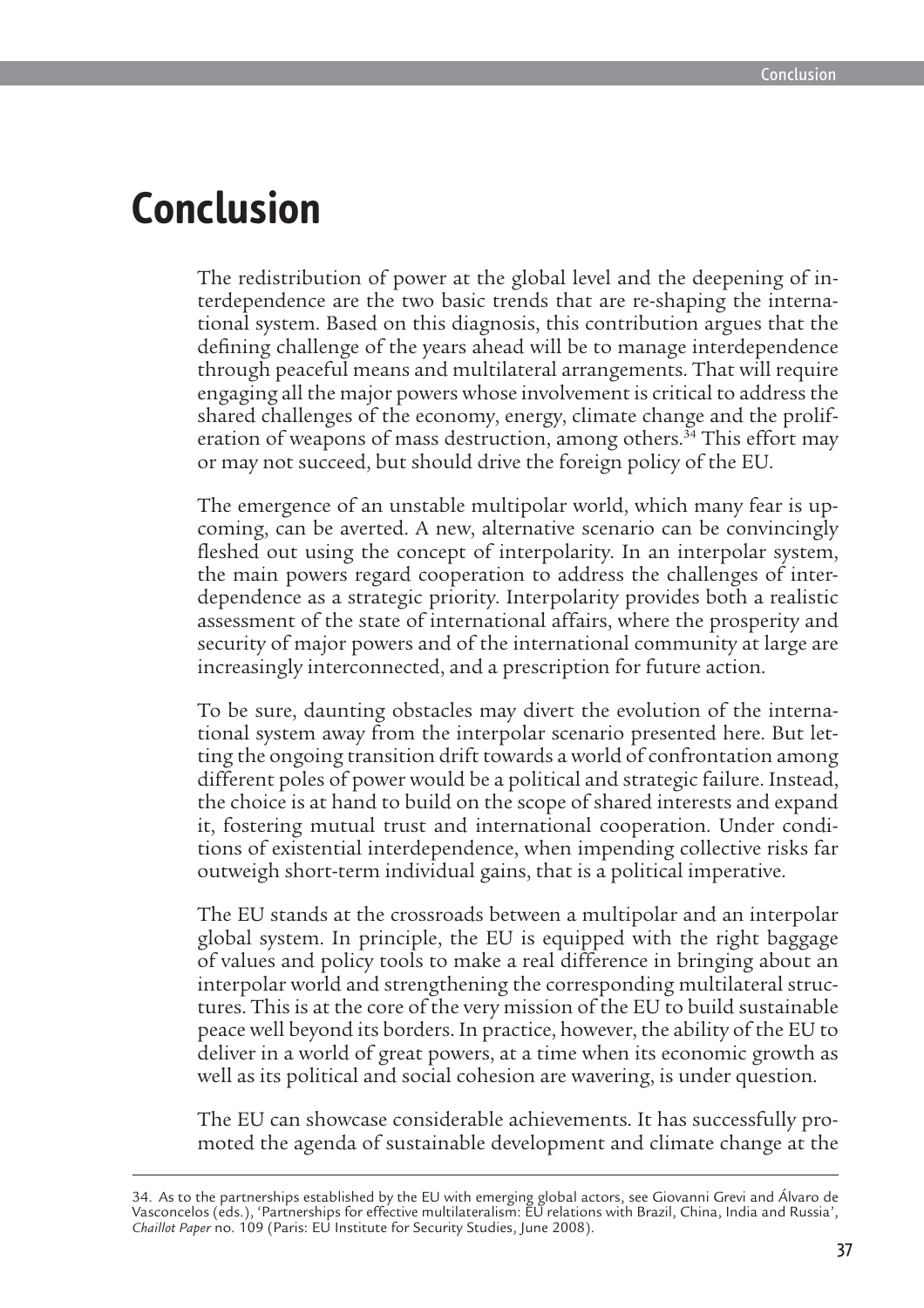global level. It has focussed on the root causes of conflicts and crises and put in place a wide range of instruments for conflict prevention and postconflict stabilisation. It provides, together with its Member States, critical funding to a range of global and regional organisations, from the UN to the African Union. It has by and large pursued an intermediate course between extreme versions of the free market and public regulation.

On many issues, however, the EU does not come across as a single international actor to its major global partners, but as a loose grouping of erratic states. The way in which the EU and its Member States are represented in international organisations and informal summits is ineffective and ultimately unsustainable. Furthermore, the external policies of the Union will be put to ever more serious test in the years to come, as interdependence deepens, competition grows and power shifts towards emerging countries and Asia in particular.

Whether and how the EU will shape up to become a central pole of power and cooperation, thereby effectively engaging major global actors and supporting the emergence of an interpolar system, will be of decisive importance for its future. This should be the subject of serious political debate and innovative research.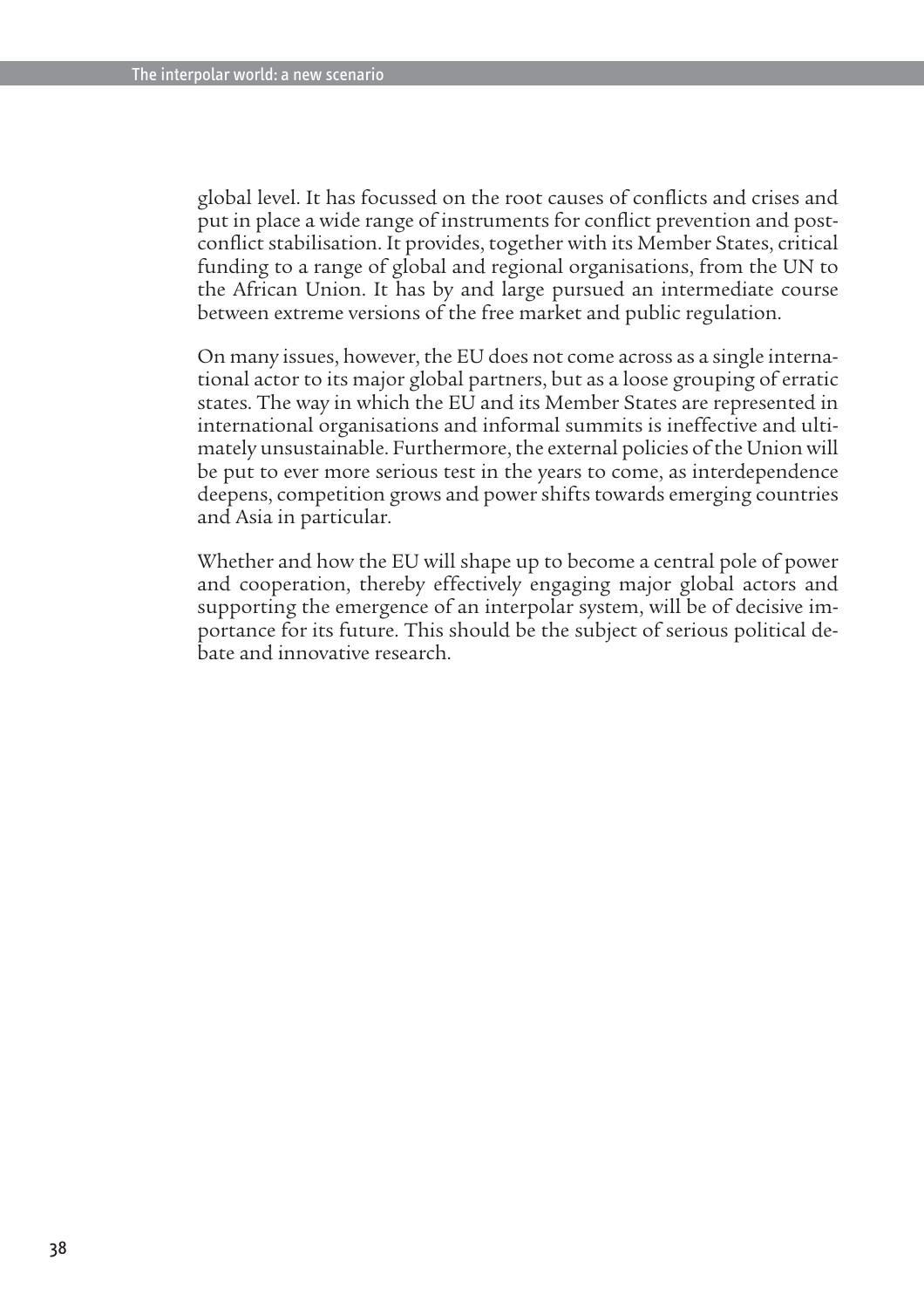## <span id="page-40-0"></span>**ANNEX**

### **Abbreviations**

| <b>BRIC</b> | Brazil, Russia, India and China                       |
|-------------|-------------------------------------------------------|
| <b>GDP</b>  | <b>Gross Domestic Product</b>                         |
| <b>GHG</b>  | Greenhouse gas                                        |
| <b>IBSA</b> | India-Brazil-South Africa                             |
| IEA         | International Energy Agency                           |
| <b>MDG</b>  | Millennium Development Goals                          |
| <b>OECD</b> | Organisation for Economic Cooperation and Development |
| <b>PPP</b>  | Purchasing Power Parity                               |
| R&D         | Research and Development                              |
| <b>UAE</b>  | United Arab Emirates                                  |
| <b>UN</b>   | United Nations                                        |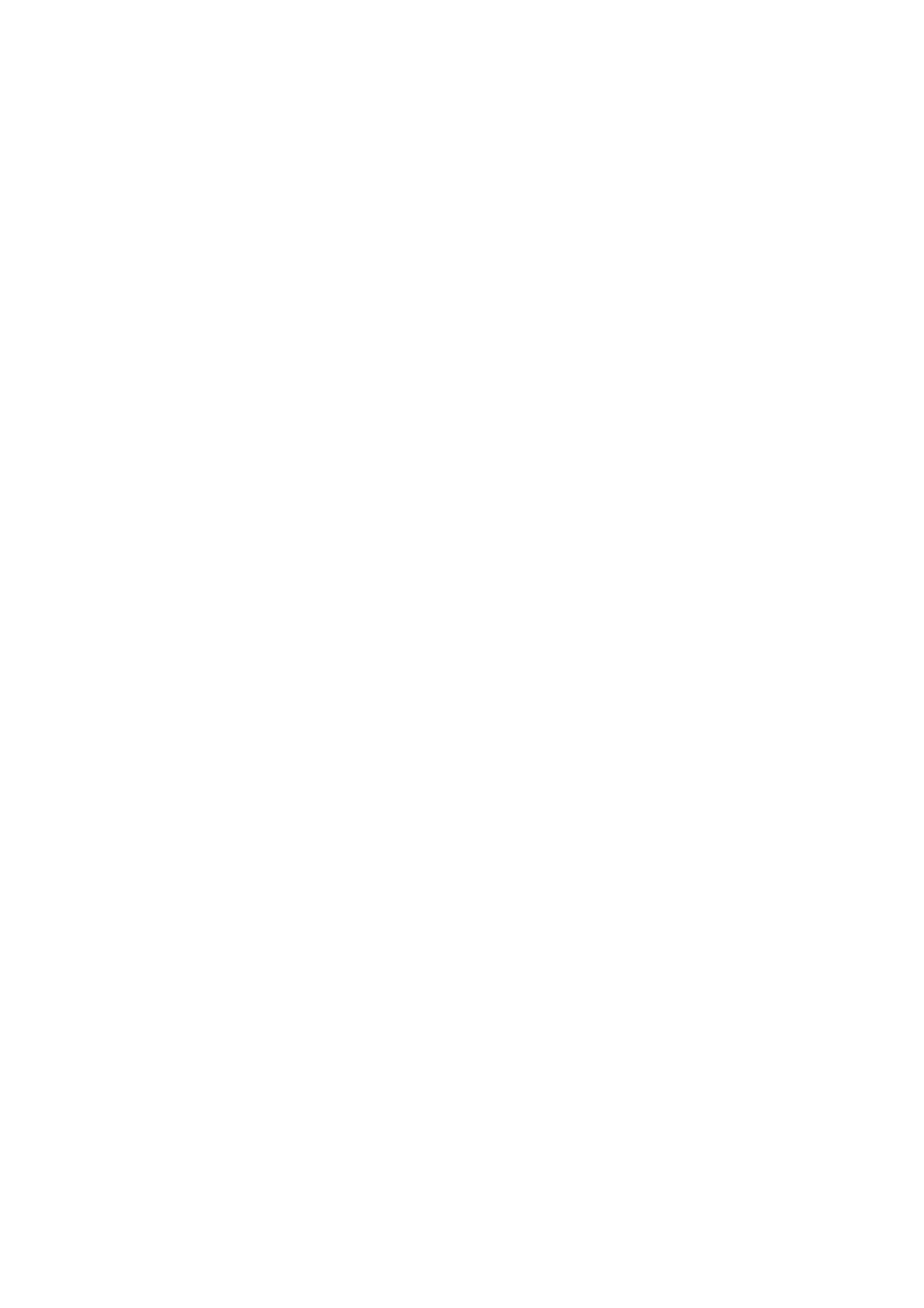#### OCCASIONAL PAPERS

| n <sup>o</sup> 78 Apr 2009 | Security Sector Reform in Afghanistan: the EU's contribution<br>Eva Gross                                                                                                                          |
|----------------------------|----------------------------------------------------------------------------------------------------------------------------------------------------------------------------------------------------|
| n <sup>o</sup> 77 Mar 2009 | From Suez to Shanghai: The European Union and Eurasian maritime security<br>James Rogers                                                                                                           |
| nº 76 Feb 2009             | EU support to African security architecture: funding and training components<br>Nicoletta Pirozzi                                                                                                  |
| $n^{\circ}$ 75 Jan 2009    | Les conflits soudanais à l'horizon 2011 : scénarios<br>Jean-Baptiste Bouzard                                                                                                                       |
| n° 74 Dec 2008             | The EU, NATO and European Defence - A slow train coming<br>Asle Toje                                                                                                                               |
| nº 73 Nov 2008             | Nécessité et difficultés d'une coopération de sécurité et<br>de défense entre l'Europe et l'Amérique latine<br>Alfredo G.A. Valladão                                                               |
| nº 72 Sep 2008             | EU-UN cooperation in military crisis management:<br>the experience of EUFOR RD Congo in 2006<br>Claudia Major                                                                                      |
| nº 71 Jul 2008             | 2007 : Les enjeux des élections législatives en Algérie et au Maroc<br>Luis Martinez                                                                                                               |
| nº 70 Dec 2007             | The EU and Georgia: time perspectives in conflict resolution<br><b>Bruno Coppieters</b>                                                                                                            |
| n <sup>o</sup> 69 Oct 2007 | Lessons learned from European defence equipment programmes<br>Jean-Pierre Darnis, Giovanni Gasparini, Christoph Grams, Daniel Keohane,<br>Fabio Liberti, Jean-Pierre Maulny and May-Britt Stumbaum |
| n° 68 Sep 2007             | Relations in the Russia-Ukraine-EU triangle: 'zero-sum game' or not?<br>Vsevolod Samokhvalov                                                                                                       |
| $n^{\circ}$ 67 Jul 2007    | Crisis in Turkey: just another bump on the road to Europe?<br><b>Walter Posch</b>                                                                                                                  |
| n° 66 Feb 2007             | Beyond international trusteeship: EU peacebuilding<br>in Bosnia and Herzegovina<br>Stefano Recchia                                                                                                 |
| n° 65 Nov 2006             | Entre Balkans et Orient: l'approche roumaine de la PESC<br>Gheorghe Ciascai                                                                                                                        |
| nº 64 Oct 2006             | The evolution of the EU-China relationship:<br>from constructive engagement to strategic partnership<br>Nicola Casarini                                                                            |
| nº 63 Mar 2006             | Security by proxy? The EU and (sub-)regional organisations:<br>the case of ECOWAS<br><b>Bastien Nivet</b>                                                                                          |

All *Occasional Papers* can be accessed via the Institute's website: **www.iss.europa.eu**